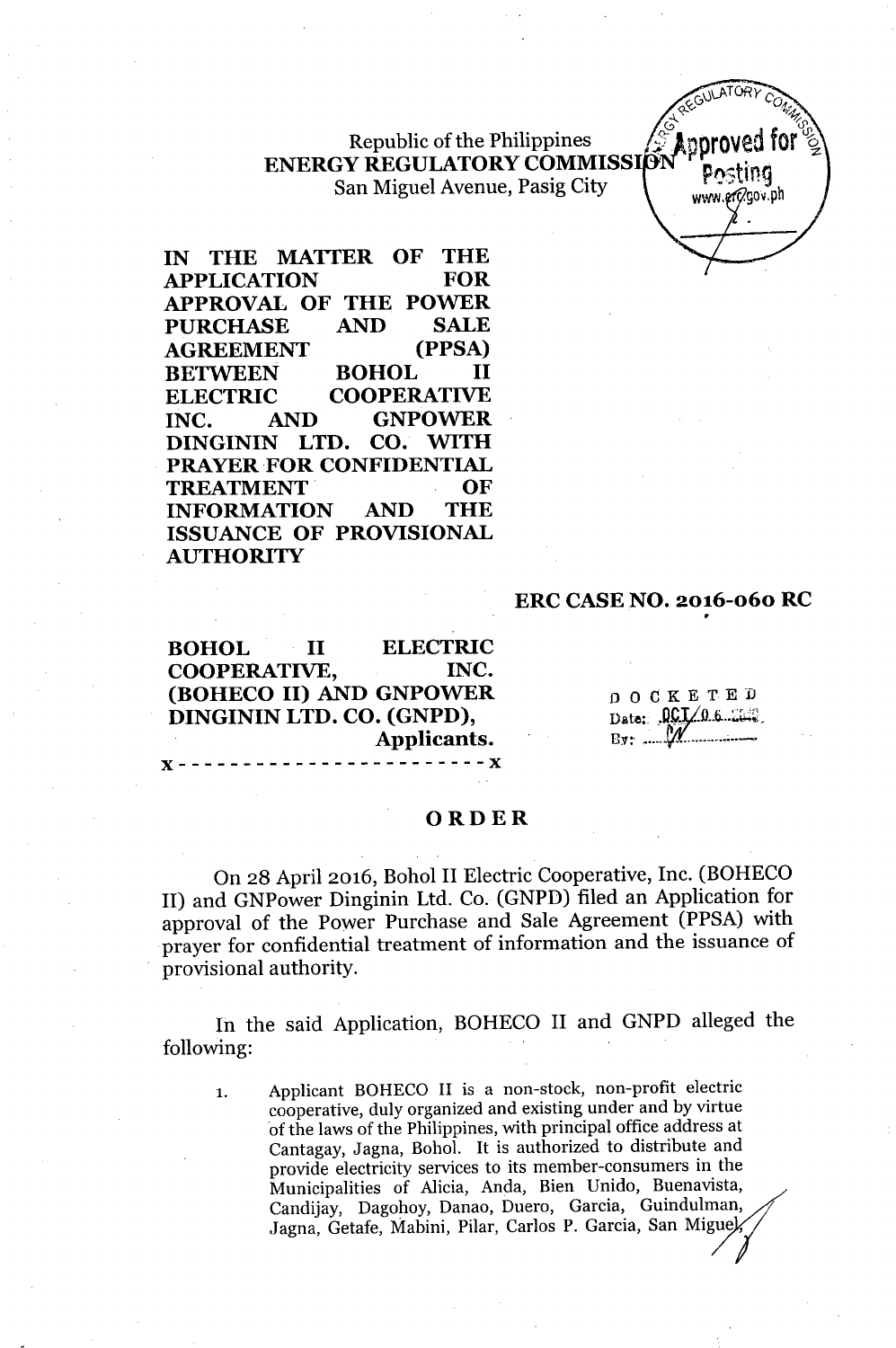,-

Sierra Bullones, Talibon, Trinidad, Ubay, Valencia, , all in the Province of Bohol (collectively, the "Franchise Area").

 $\mathbf{R}$ 

2. Copies of BOHECO II's Articles of Incorporation, By-Laws, Certificate of Registration and Certificate of Franchise are attached as follows:

|                             | <b>FAINTEX 24 ASSESSMENT Document Service Antibox</b>                                 |
|-----------------------------|---------------------------------------------------------------------------------------|
| $A$ <sup>39</sup>           | BOHECO II's Articles of Incorporation                                                 |
| $\mathbf{R}^n$              | <b>BOHECO II's By-laws</b>                                                            |
| $\mathbf{G}^{\prime\prime}$ | Certificate of Registration with the National<br>Electrification Administration (NEA) |
| $\mathbf{w}$                | Certificate of Franchise                                                              |

- 3. Meanwhile, Applicant GNPD is a duly registered limited partnership organized and existing under Philippine laws, engaged in the business of developing, constructing, operating and owning power generation facilities and in the sale and trade of electric power. Its principal office is at 28<sup>th</sup> Floor, Orient Square Building, Don Francisco Ortigas, Jr. Road, Ortigas Center, Pasig City.
- 4. Applicant GNPD's owners and development team, at the time of the privatization of NPC/PSALM's assets, focused on the development and construction of the first large-scale power plant in the Philippines, the 2x300MW coal-fired power plant of GNPower Mariveles Coal Plant Ltd. Co., after the enactment of EPIRA to support the government's call for additional capacity to meet the growing power demand. It also encpuraged other independent power producers (IPPs) to build and add new capacity that led to our current state of a stable supply in Luzon.
- 5. Applicant GNPD's pertinent documents evidencing its due registration as a limited partnership are appended hereto as follows:

| $\mathbf{G}$ $\mathbf{F}$           | Certificate of Registration issued by the Securities, |
|-------------------------------------|-------------------------------------------------------|
|                                     | and Exchange Commission (SEC)                         |
| $\left(\mathbf{C}\mathbf{D}\right)$ | <b>GNPD's Articles of Partnership</b>                 |

- 6. Applicants may be served with orders, notices and other legal processes of this Honorable Commission through the address of the undersigned counsels.
- 7. By and pursuant to *Sections* 23, 25, 43 *(u),* and 45 *(b)* of *Republic Act No.* 9136, otherwise known as the *Electric Power Industry Reform Act of 2001* (EPIRA Law), its *Implementing Rules and Regulations,* and other pertinent rules and regulations, the instant *Application* for the consideration and approval of the Power Purchase and Sale Agreement (PPSA) executed by and between Applicants BOHECO II and GNPD on 4 April 2016 is herein respectfully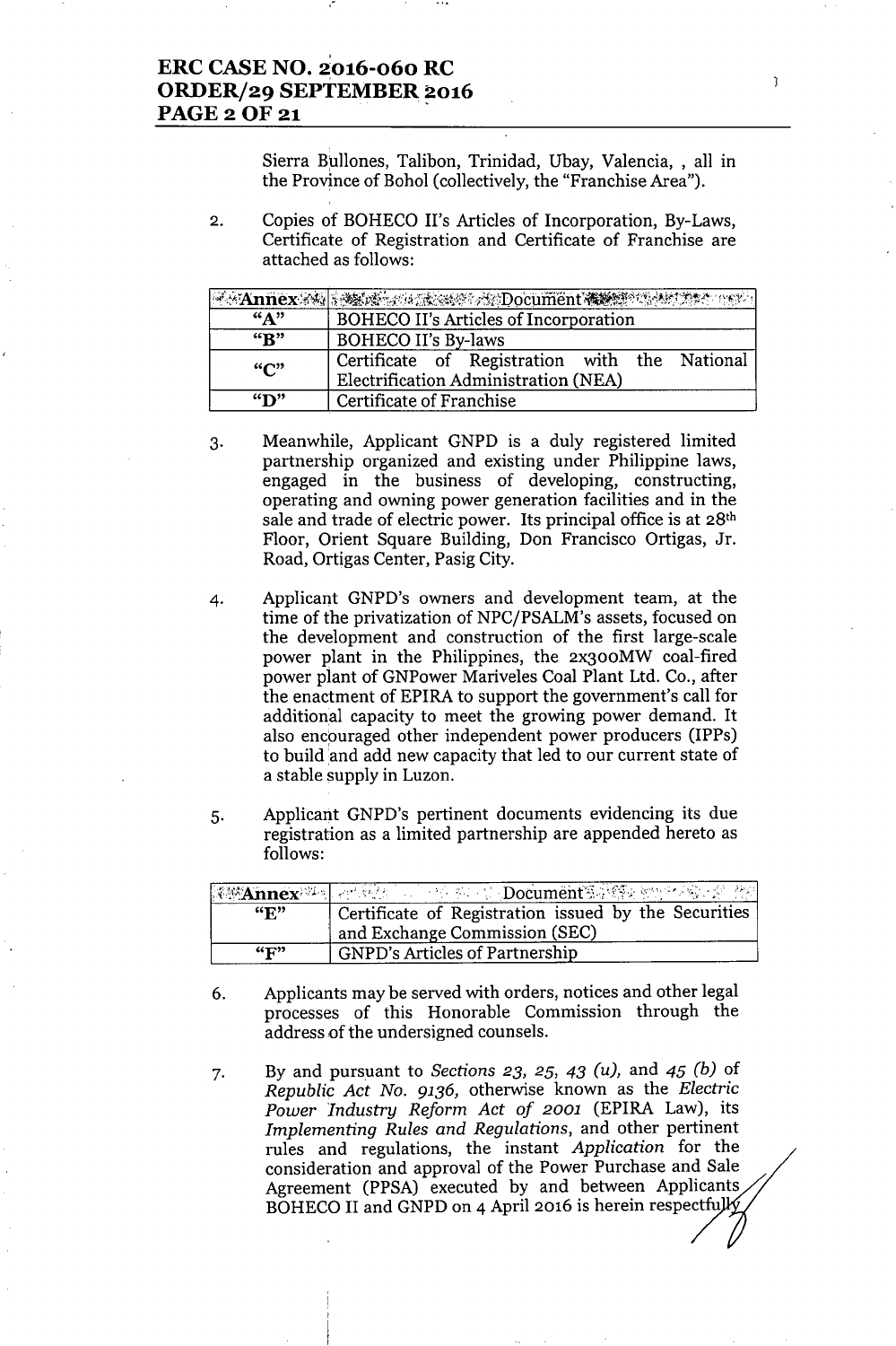## ERC CASE NO. 2'016-060 RC <sup>I</sup> ORDER/29 SEPTEMBER 2016 PAGE 3 OF 21

filed. A copy of the PPSA is hereto attached as **Annex** " $G$ " and forms an integral part hereof.

### I. STATEMENTOF FACTS

#### BOHECO II's Power Supply and Demand Situation

- 8. BOHECO II, together with BOHECO I, needs to address the insufficiency of its power supply due to the increasing demand within its franchise area.
- 9. BOHEC0 II currently receives a total of 10 MW from its existing suppliers out of its peak requirement of 19.43 MW. With an annual average growth rate of 7%, BOHECO II forecasts that its peak demand for the years 2019 to 2023 will significantly increase as presented below:

| <b>FORECASTED DEMAND</b>                            |       |       |       |       |       |  |
|-----------------------------------------------------|-------|-------|-------|-------|-------|--|
| <b>YEAR</b><br>2022<br>2021<br>2020<br>2019<br>2023 |       |       |       |       |       |  |
| Peak                                                | 22.32 | 23.36 | 24.41 | 25.45 | 26.49 |  |
| Demand<br>(MW)                                      |       |       |       |       |       |  |

10. BOHECO I and Bohol II Electric Cooperative, Inc. (BOHECO II), collectively, the "lBP ECs", received an unsolicited proposal from GNPower Ltd. Co. for the supply of their aggregated short-term baseload demand for the period December 26, 2018 to December 25, 2019 and medium-term baseload demand for the period December 26, 2018 to December 25, 2023.

#### The Competitive Selection Process

- 11. Guided by a declared and agreed policy and guidelines as described in the 1BP ECs Rules and Procedures for Unsolicited Proposal, which is Annex A of the Instructions to Proponents, the 1BP ECs created the Joint Competitive Power Supply Procurement (JCPSP) Board, the 1BP JCPSP Bids and Awards Committee (JBAC) and the 1BP Joint Technical Working Group  $(JTWG)^1$  to conduct the initial evaluation of the unsolicited proposal in order to determine its compliance with 1BPECs' policy and guidelines. A copy of the Instructions to Proponents is attached hereto as Annex "H".
- 12. The JTWG found the proposal of GNPower consistent with the criteria set forth in the aforementioned policy and guidelines. A copy of the results of the evaluation is attached hereto as "Annex "I".

<sup>1</sup> The IBP JCPSP Board is composed of all Board Presidents and General Managers of the Boheco I and Boheco II. The 1BP JCPSP BAC (or JBAC) is composed of representatives of the BAC of each EC. The JTWG is composed of technical, finance and market trading personnel from the EC tasked to provide direct technical support to the JBAC.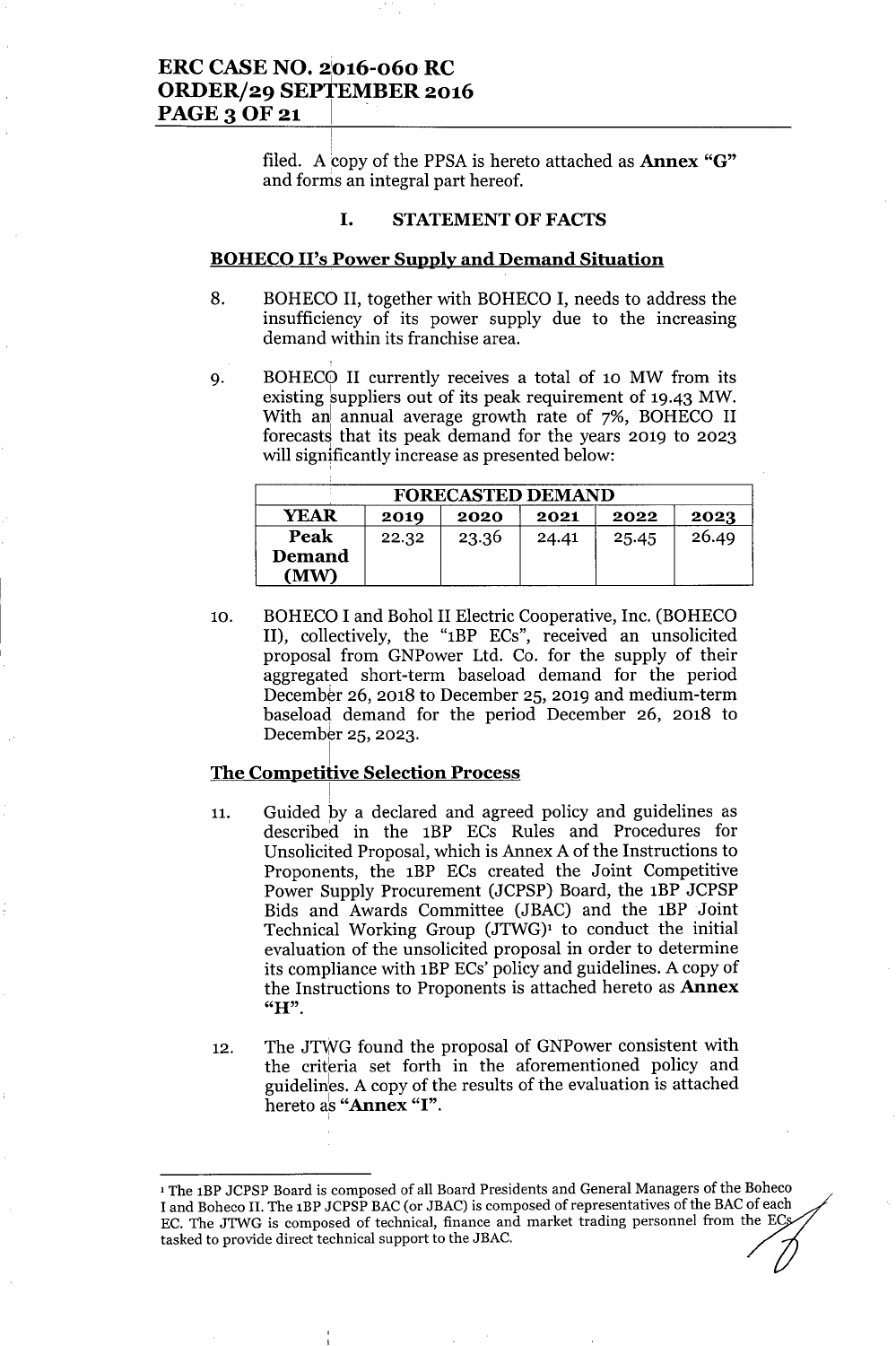## **ERC CASE NO. 2016-060 RC ORDER/29 SEPTEMBER 2016** PAGE 4 OF 21

- 13. GNPower submitted a Firm and Final Proposal, containing the Legal, Technical and Financial Documents; the Technical Proposal; and the Financial Proposal, as required by the JBAC. GNPower, through the submitted bidding documents, manifested to the JBAC that a special purpose company was established for the Dinginin Project, which is GNPower Dinginini Ltd. Co. ("GNPD"), and GNPower is the lead developer of the said project.
- 14. After a more detailed evaluation, the JBAC endorsed the GNPower proposal to the 1BP JCPSP Board, which granted GNPower the *Original Proponent* status in the Competitive Selection Process through Comparative Proposals for the procurement of the short-term and medium-term baseload power supply of 1BPECs. A copy of the results of the detailed evaluation is attached hereto as **Annex** "J".
- 15. Generating companies (GENCOs) were invited to submit Comparative Proposals to challenge GNPower's offer through publications in newspapers of general and national circulation for two (2) consecutive weeks and through written invitations to the GENCOs listed in the DOE website. Copies of the invitation as published twice in the Philippine Daily Inquirer and the Affidavit of Publication are attached hereto as **Annexes** "K" **to** "K-l".
- 16. Participating GENCOs submitted letters of intent (LOIs), copies of which are attached hereto as **Annexes** "L" **to "L-**3", and were provided with a copy the Instructions to .Proponents (ITP) and due diligence data. Thereafter, transaction conferences were held to clarify and discuss the transaction process, requirements, rules and evaluation methodology.
- 17. On 15 June 2016, during the submission and opening of bids, Trans Asia Oil and Energy Development Corporation (TAOEDC) and Unified Leyte Geothermal Energy Inc. (ULGEI) submitted comparative proposals. Upon evaluation, the evaluated long-term levelized price of GNPower for the medium-term and of ULGEI for the short-term were the lowest. The results of the evaluation are shown in **Annex** "M".
- 18. On 22 January 2016, the JBAC issued a Notice of Award to GNPower and the same was accepted by GNPower on 27 January 2016, a copy of which is attached hereto as **Annex** "N".
- 19. Afterwatds, the 1BP ECs, GNPower and GNPD finalized the terms and conditions of the Power Purchase and Sale Agreement (PPSA) based on the Key Contract Terms provided in the ITP. Separate/individual but identical PPSAs were signed by and between each of BOHECO I an BOHECO II and GNPD.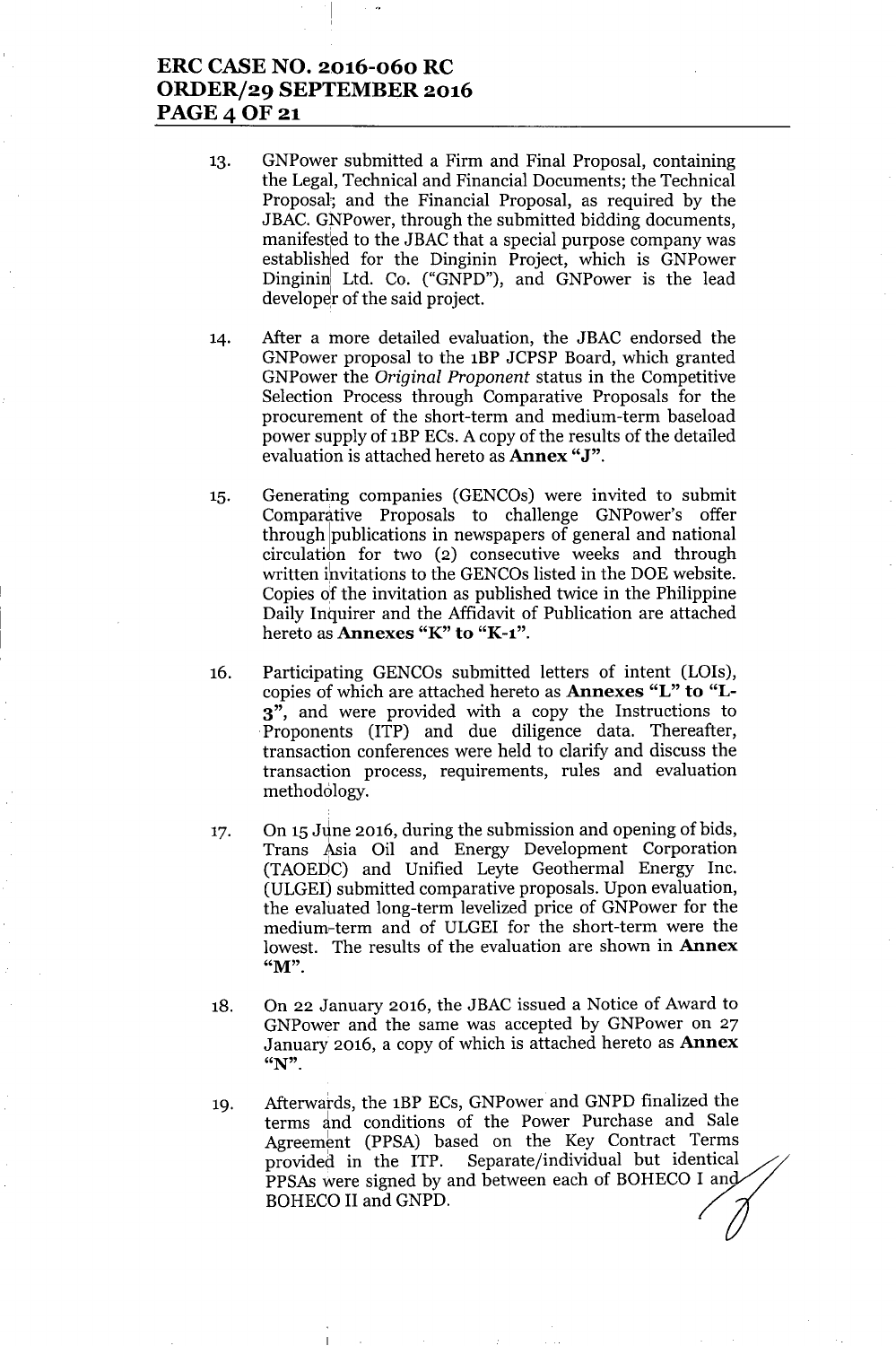### **ERC CASE NO.** 2016-060 **RC ORDER/29 SEPTEMBER 2016** PAGES OF 21 **<sup>I</sup>**

20. Accordingly, on 4 April 2016, BOHECO II and GNPD executed the subject PPSA, providing the terms and conditions for the supply of 12 MW baseload power to BOHECO II to assure the adequate and reliable supply of power to BOHECO II's franchise area.

### **II. ABSTRACT OF THE PPSA AND OTHER RELATED INFORMATION**

- 21. The following are the salient features of the PPSA:
	- **A. Term' of Agreement.** Subject to the terms and conditions of the PPSA, the PPSA shall be effective on the date of its execution, with commencement date on 26 December 2018, and shall terminate on 25 December 2023.
	- **B. Source of Supply.2**GNPD shall make available, sell, and deliver or cause to be delivered to BOHECO II the Product3 at the Delivery Point subject to the terms of the PPSA.

GNPD's facility shall be constructed and operated in Mariveles, Bataan. The Technical Details of the Project is herewith attached to form an integral part hereof as **Annex** "0";

**C.** Contracted Capacity. BOHECO II is contractually entitled to receive from GNPD, at any hour, subject to GNPI)'s Available Capacity (as defined in the PPSA) for such hour, the Contracted Capacity (as defined in the PPSA), as follows:

| ⊱. Yea | <b>AContracted Capacity (kW)</b> |
|--------|----------------------------------|
|        | 12,000                           |
| 2      | 12,000                           |
|        | 12,000                           |
|        | 12,000                           |
|        | 12,000                           |

! BOHECO II shall utilize and pay for the capacity delivered by GNPD at 70% to 100% Capacity Utilization Factor (CUF). GNPD may increase the capacity up to 83% CUF and lower the same to not less than 70% CUF.

#### *C.l.* Option to Increase Contracted Capacity

Section 3.7 of the PPSA, provides that upon written notice to GNPD, BOHECO II may, upon

<sup>2</sup> Section 3.1, Article 3. Obligations and Deliveries, PPSA, page 11

<sup>3</sup> Refers to electric capacity, contracted on a variable Capacity Utilization Factor basis, together with energy, as specified in Schedule 1 of the PPSA, as the context requires, or as otherwise agreed by the Parties. (Section 1.1, Article 1. Definitions and Interpretations, PPSA, page 8)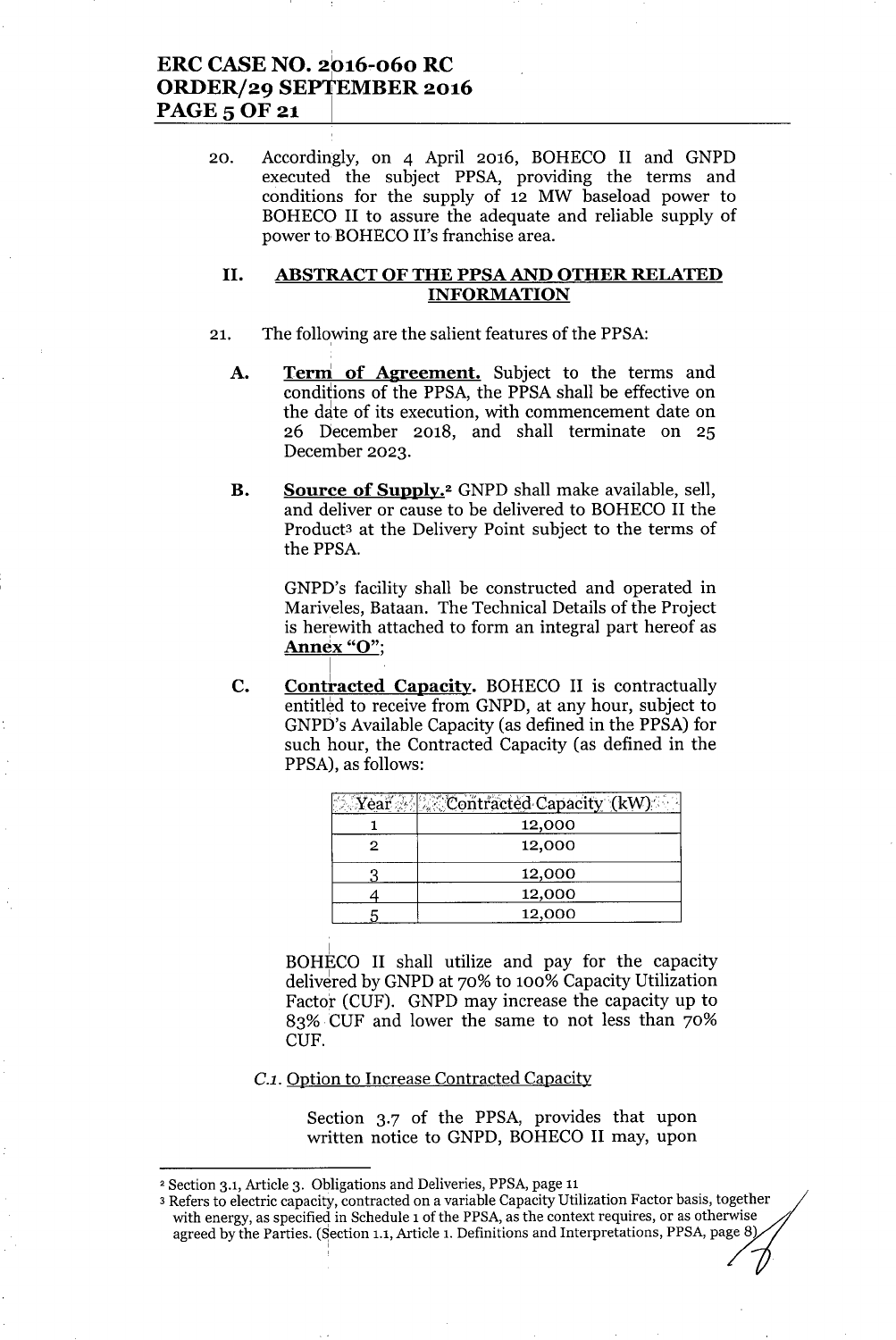## **ERC CASE NO. 2016-060 RC ORDER/29 SEPTEMBER 2016** PAGE 6 OF 21

approval by GNPD, increase its Contracted Capacity which increase shall be subjected to the same terms and conditions contained in the PPSA. In considering whether or not to approve the request for increase in Contracted Capacity, GNPD may take into consideration the capacity available for such increase from its facility in its sole opinion, and/or the willingness of any other buyer to assign its Contracted Capacity. Such increase in Contracted Capacity shall be effective on the date GNPD gives its written approval.

**D. Contract Price.** The Contract Price shall be composed of Capacity Price and Energy Price. The Capacity Price shall be computed as the product of the Capacity Fee for a Billing Period multiplied by the quantity of Product delivered at the Delivery Point. The Energy Price shall be computed as the product of the Energy Fee for a Billing Period multiplied by the quantity of Product delivered at the Delivery Point, and shall be inclusive of the existing Government Charges under Energy Regulations No. 1-94 as of Effective Date.

#### *D.l.* Capacity Fee

The *Capacity Fee* is the component of the Contract Price allocated to pay for the cost, as well as the operations and maintenance of the power plant and is designated as the Capacity Fee in *Schedule 1* of the PPSA as such may be adjusted from time to time based on GNPD's Capacity Factor.

The corresponding Capacity Fee for a given Capacity Utilization Factor is set forth in the table below:

| Capacity<br><b>Utilization Factor</b><br>$(\%)$ | <b>Capacity Fee</b><br>$(\$ /kWh)$ |
|-------------------------------------------------|------------------------------------|
| 100%                                            | 0.0466                             |
| 99%                                             | 0.0470                             |
| 98%                                             | 0.0475                             |
| 97%                                             | 0.0480                             |
| 96%                                             | 0.0485                             |
| 95%                                             | 0.0489                             |
| 94%                                             | 0.0494                             |
| 93%                                             | 0.0499                             |
| 92%                                             | 0.0505                             |
| 91%                                             | 0.0510                             |
| 90%                                             | 0.0515                             |
| 89%                                             | 0.0521                             |
| 88%                                             | 0.0527                             |
| 87%                                             | 0.0532                             |
| 86%                                             | 0.0538                             |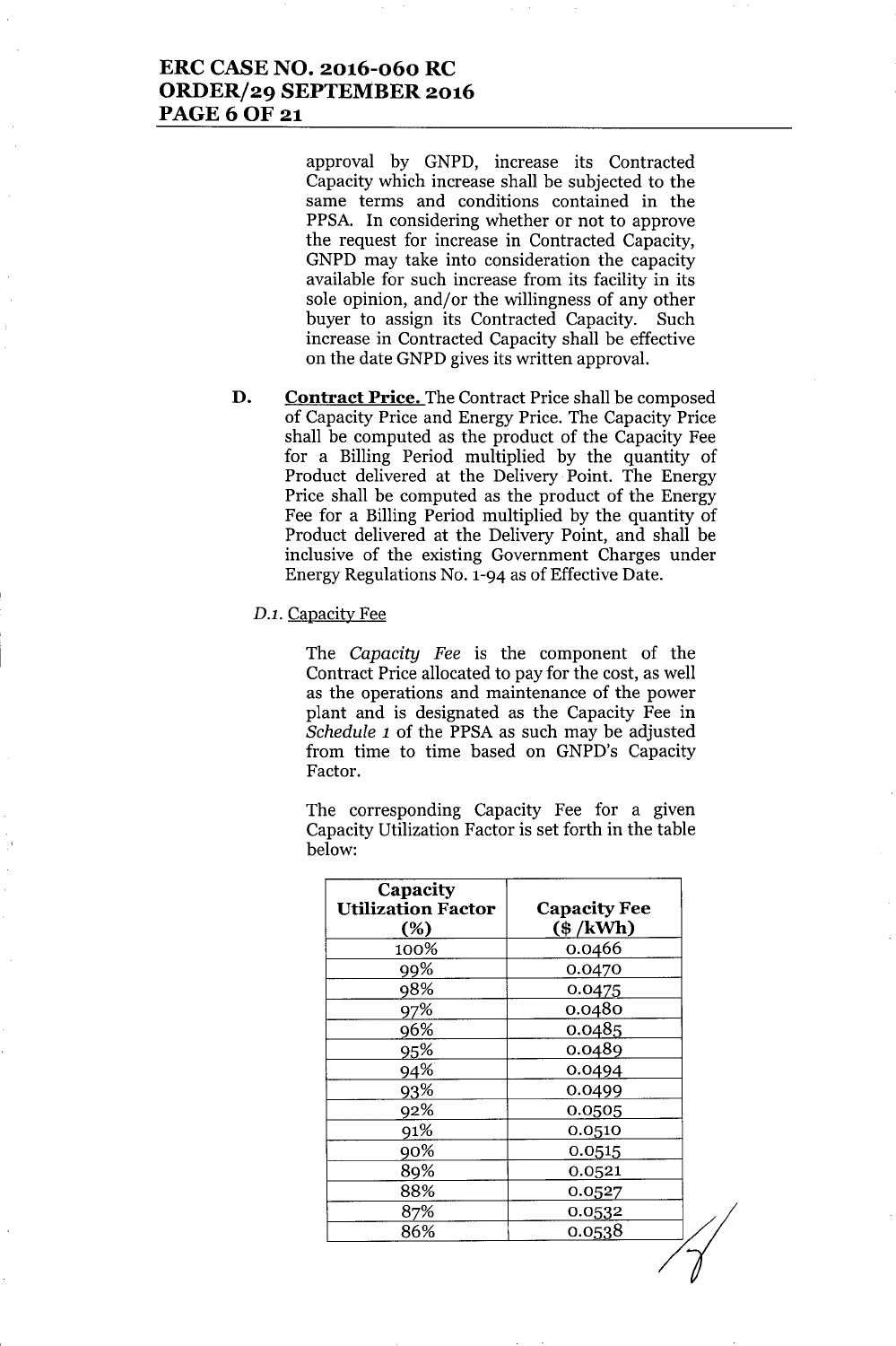## ERC CASE NO. 2016-060RC ORDER/29 SEPTEMBER 2016 **PAGE 7 OF 21**

| 85% | 0.0544 |
|-----|--------|
| 84% | 0.0551 |
| 83% | 0.0557 |
| 82% | 0.0563 |
| 81% | 0.0570 |
| 80% | 0.0577 |
| 79% | 0.0584 |
| 78% | 0.0591 |
| 77% | 0.0599 |
| 76% | 0.0606 |
| 75% | 0.0614 |
| 74% | 0.0622 |
| 73% | 0.0630 |
| 72% | 0.0639 |
| 71% | 0.0647 |
| 70% | 0.0656 |

For the resulting Capacity Utilization Factor which is not a whole number, the corresponding Capacity Fee shall be computed using the formula as set forth below:

*Capacity Fee*

 $= -0.08667 \text{ x } (\text{CUF})^3$  $+ 0.29510 \times (CUF)^2$  $- 0.37526$  x CUF  $+ 0.21342$ 

Where:

*Capacity Fee -* is *the Capacity Fee* in *\$/kWh*

- *CUF -* is *the Capacity Utilization Factor between 70% and 100%, provided that if the actual CUF* is *below 70% (the "Minimum Capacity Utilization Factor"), the Capacity Price shall be calculated based* on *the Capacity Fee and quantity associated with the Minimum Capacity Utilization Factor.*
- *The Capacity Utilization Factor (CUF) shall be computed asfollows:*

$$
CUF = max \left\{ 70\%, \frac{Q}{CC * [H_T - EH_0]} \right\}
$$

Where:

Q *= Quantity* as *defined* in *Section* 1.1 *of the Agreement*

CC *= Contracted Capacity,* in *kW,* as *set forth* in *Schedule* 1 :(

*HT = Total number of hours* in *such Billing/; Period /If*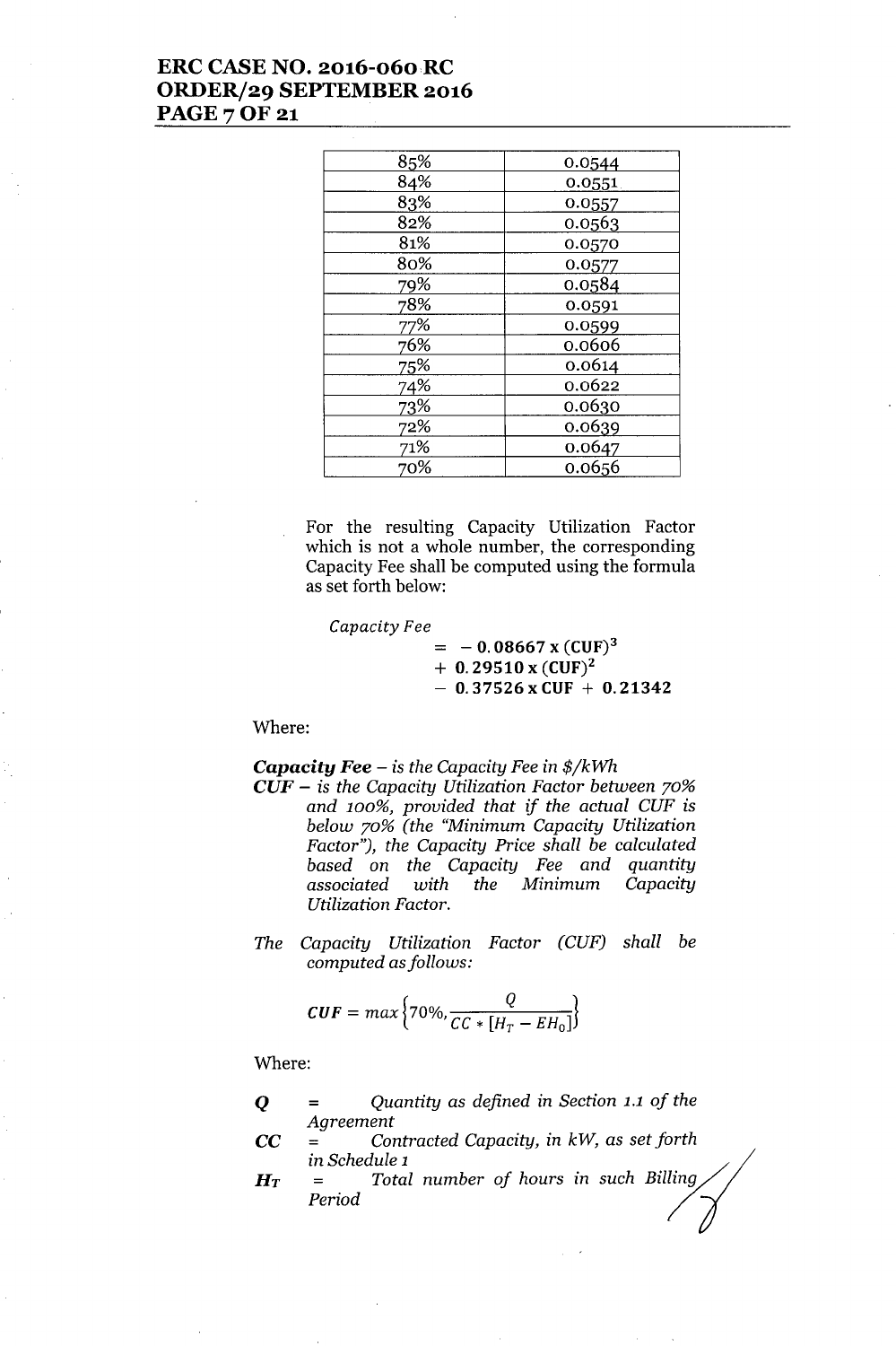### ERC CASE NO. 2016-060 RC <sup>1</sup> ORDER/29 SEPTEMBER 2016 **PAGE 8 OF 21**

*EHTO* = *the sum of the duration, in Equivalent Hours, of Scheduled Outages and Unscheduled Outages in such Billing Period*

*For example,*

|                | ≕              | 7,140,000 kWh |
|----------------|----------------|---------------|
| CC             | $=$ $^{\circ}$ | 12,000 kW     |
| H <sub>T</sub> | $\equiv$       | 720 hours     |
| $EH_{TO}$      | $=$            | 20 hours      |
|                |                |               |

 $CUF = \frac{7,140,000 \; kWh}{\frac{12,000 \; hW}{\sqrt{7700 \; hW}}$ *12,000 kW* \* [720 *hours -* 20 *hours] 7,140,000 kWh*  $=\frac{7,140,000 \; kW}{8,400,000 \; kW}$ 

 $= 85.00\%$ 

D.2 Energy Fee

$$
Energy\,Fe = IEF \, x \, \left[ \frac{CIF_n}{CIF_0} \right]
$$

Where,

*IEF - lnftial Energy Fee equal to \$0.0278/ kWh*  $CIF_n - CIF Cost of Fuel for Billing Period n$ *CIFo - Base ClF Cost of Fuel equal to* \$8.6955/ *million kcal*

- E. Capacity Utilization Discount. Section 5.3 (c) of the PPSA provides that if BOHECO II pays the invoice amount in full in accordance with GNPD's invoice instruction on or before the twenty-fifth  $(25<sup>th</sup>)$  day of the succeeding calendar month from the relevant Billing Period and BOHECO II's CUF is greater than or equallto 70%, BOHECO II shall receive a credit on the next subsequent bill equal to 2.8% of the Energy Fee multiplied by the actual quantity of the Product actually delivered set forth in such invoice for the Billing Period for which the credit was earned.
- F. Scheduled and Unscheduled Outages. Pursuant to Section 3.2, GNPD is allowed Scheduled Outages not to exceed five hundred forty (540) Equivalent Hours for each Contract Year during which times reduced or no deliveries will be available to BOHECO II. GNPD is likewise allowed Unscheduled Outages of five hundred forty  $(540)$  Equivalent Hours for each Contract Year during which times reduced or no deliveries will b available to the Buyer.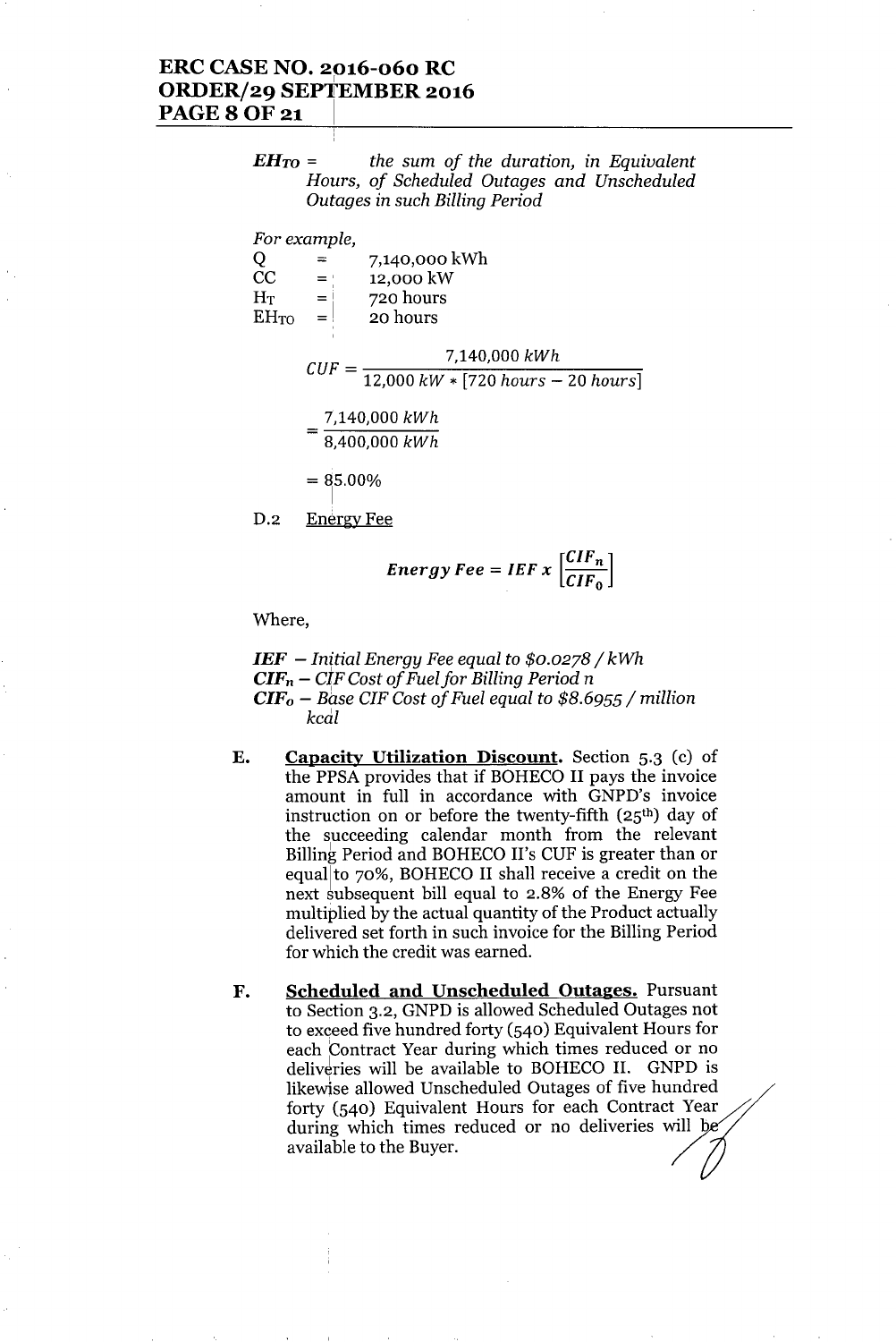### III. COMMERCIAL ADVANTAGE OF THE GENERATION RATE AND IMPACT ON BOHECO II'S RETAIL RATES

- 22. BOHECO II needs to address the insufficiency of its power supply due to the increasing demand within its franchise area.
- 23. The additional capacity and supply from GNPD will significantly augment the supply deficiency of BOHECO II and will decrease the adverse effects thereof by providing a stable and adequate source of electricity.
- 24. Aside from the lower generation cost of the power supply from GNPD, BOHECO II is also entitled to Capacity Utilization Discount, if conditions are met, which makes even more competitive the proposed rate contained in the subject PPSA.
- 25. Among alternative suppliers capable of providing additional energy to BOHECO II GNPD's rates proved to be more reasonable and competitive. While GNPD's offer is primarily intended for its base load requirements, the Capacity Factor Pricing under the PPSA provides flexibility in the 1BP ECs' utilization of the Contracted Capacity.
- 26. BOHECO II simulated a rate impact analysis which ultimately resulted in PhP 0-4102/kWh rate reduction with the execution of the PPSAwith GNPD, to wit:

| Power<br><b>Supplier</b> | Forecasted<br><b>Quantity</b><br>(kWh) | Amount<br>(PhP) | Percent<br><b>Share</b><br>(%) | <b>Resulting</b><br>Capacity<br><b>Utilization</b><br>Factor (%) | Average<br>Rate<br>(P/kWh) | Weighted<br>Average<br>Rate<br>(kWh) |
|--------------------------|----------------------------------------|-----------------|--------------------------------|------------------------------------------------------------------|----------------------------|--------------------------------------|
| Greencore                | 72,708,000.00                          | 413,259,147.52  | 61.99%                         | 83%                                                              | 5.6838                     |                                      |
| <b>GNPD</b>              | 36,792,000.00                          | 164,350,161.57  | $31.37\%$                      | 35%                                                              | 4.4670                     | 5.3589                               |
| <b>WESM</b>              | 7,798,208.79                           | 50,977,558.44   | 6.65%                          | 100%                                                             | 6.5371                     |                                      |
| <b>TOTAL</b>             | 117,298,208.79                         | 628,586,867.53  |                                |                                                                  |                            |                                      |
|                          |                                        |                 |                                |                                                                  |                            |                                      |

### Simulation of Generation Mix Rate with GNPD for the Year 2019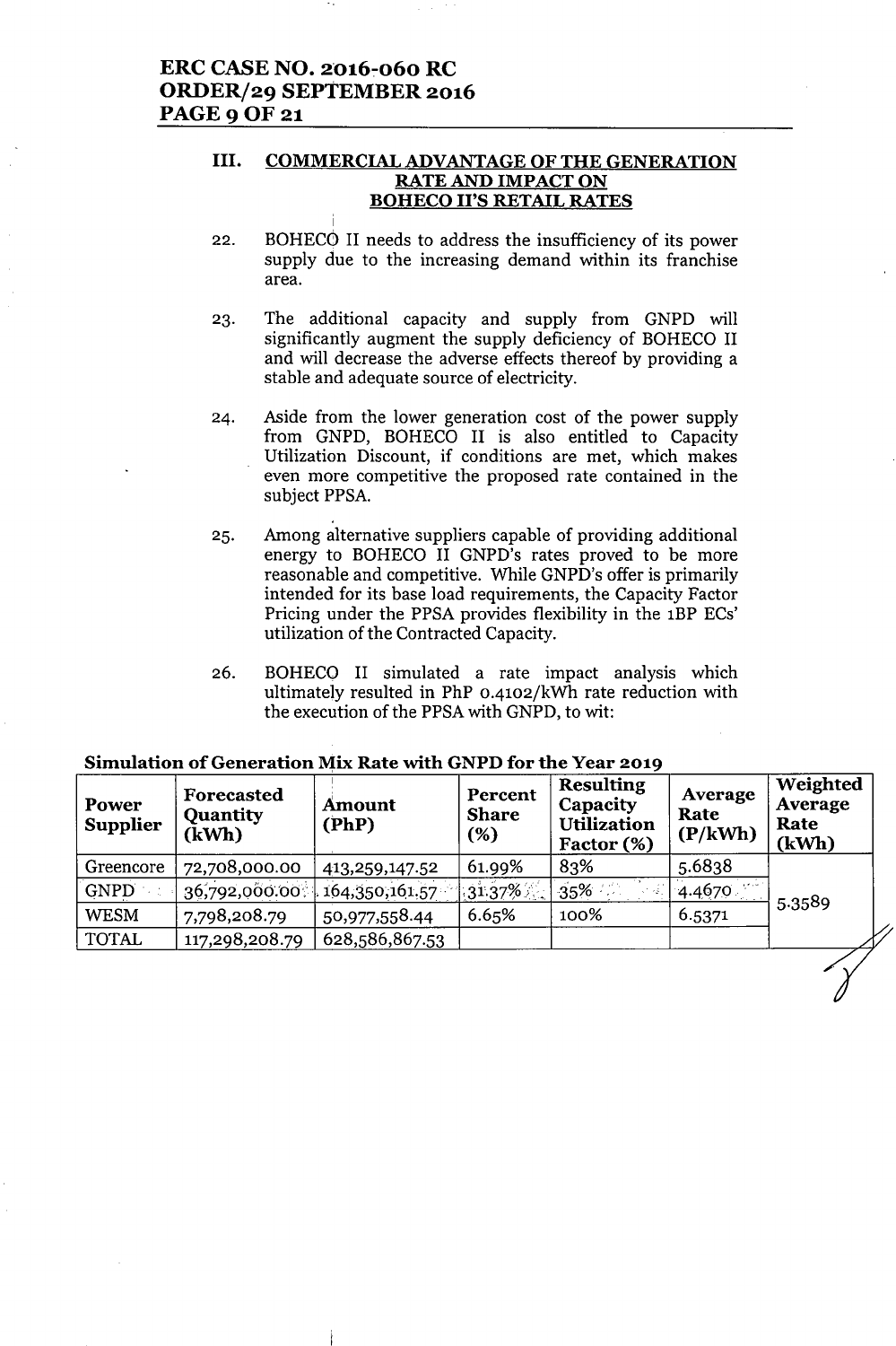## **ERC CASE NO. 2016-060 RC ORDER/29 SEPTEMBER 2016** PAGE 10 OF 21

| Power<br><b>Supplier</b> | Forecasted<br><b>Quantity</b><br>(kWh) | Amount<br>(PhP) | Percent<br><b>Share</b><br>(%) | <b>Resulting</b><br>Capacity<br><b>Utilization</b><br>Factor (%) | Average<br>Rate<br>(P/kWh) | Weighted<br>Average<br>Rate<br>(kWh) |
|--------------------------|----------------------------------------|-----------------|--------------------------------|------------------------------------------------------------------|----------------------------|--------------------------------------|
| Greencore                | 72,708,000.00                          | 413,259,147.52  | 61.99%                         | 83%                                                              | 5.6838                     |                                      |
| GNPD                     | $0.00\%$                               | 0.00            | 0.00                           | 0.00                                                             | 0.00                       |                                      |
| <b>WESM</b>              | 44,590,208.79                          | 263,447,370.76  | 38.01%                         | 100%                                                             | 5.9082                     | 5.7691                               |
| <b>TOTAL</b>             | 117,298,208.79                         | 676,706,518.27  |                                |                                                                  |                            |                                      |

### **Simulation of Generation Mix Rate without GNPD for the Year 2019**

Generation Rate and Company [Impact, (PhP/kWh)

#### *Notes:*

- *1. Forecast- BOHECO-II forecasting methodology considers all the available data* as*forecasting inputs. From the data that we have the* 7 *years historical energy purchased, the most suitable method* is *the trend analysis. Through trend analysis, the historical data* is *represented with mathematical models closely fitted to its curve characteristic while the peak demand forecast is derived from the forecasted system energy by dividing the forecasted energy by the product of the Load Factor and the total number of hours in* a *year (8,760 hours).*
- *2. Price Assumption*

| Year 2019           | Capacity<br>Fee $($$<br>/kWh) | Energy<br>Fee $$$<br>/kWh) | Price                                 |
|---------------------|-------------------------------|----------------------------|---------------------------------------|
| GREENCORE 2019      |                               |                            | 5.6838<br>Php/kWh                     |
| (inflated)          |                               |                            |                                       |
| GNPD @Inflated      | 0.0656                        | 0.0300                     | 0.0956<br>$\frac{\text{K}}{\text{W}}$ |
| <b>WESM</b> Average |                               |                            | 5.1693<br>Php/kWh                     |

*\*Greencore Price equal to 5.05Php/kWh at year 2015 inflated by* 3% *yearly*

- *\*GNPD rate is based* on *the corresponding (i) Capacity Fee at 70% CUF from the GNPD evaluated bid price. (ii) Submitted fuel cost* in *peso was converted to dollar using the reference forex rate and was inflated using Fuel Inflation Factor from World Bank Commodities Price Forecast (Nominal USD), July 20,2015 and World Bank Commody Price Data released December* 1, *2015*
- *3. FOREX (Foreign Exchange Rate used during evaluation of bid proposals) FOREX-* 46.7422 *PHP/USD*

The complete Rate Impact Analysis is attached as  $\Delta NNEX / N$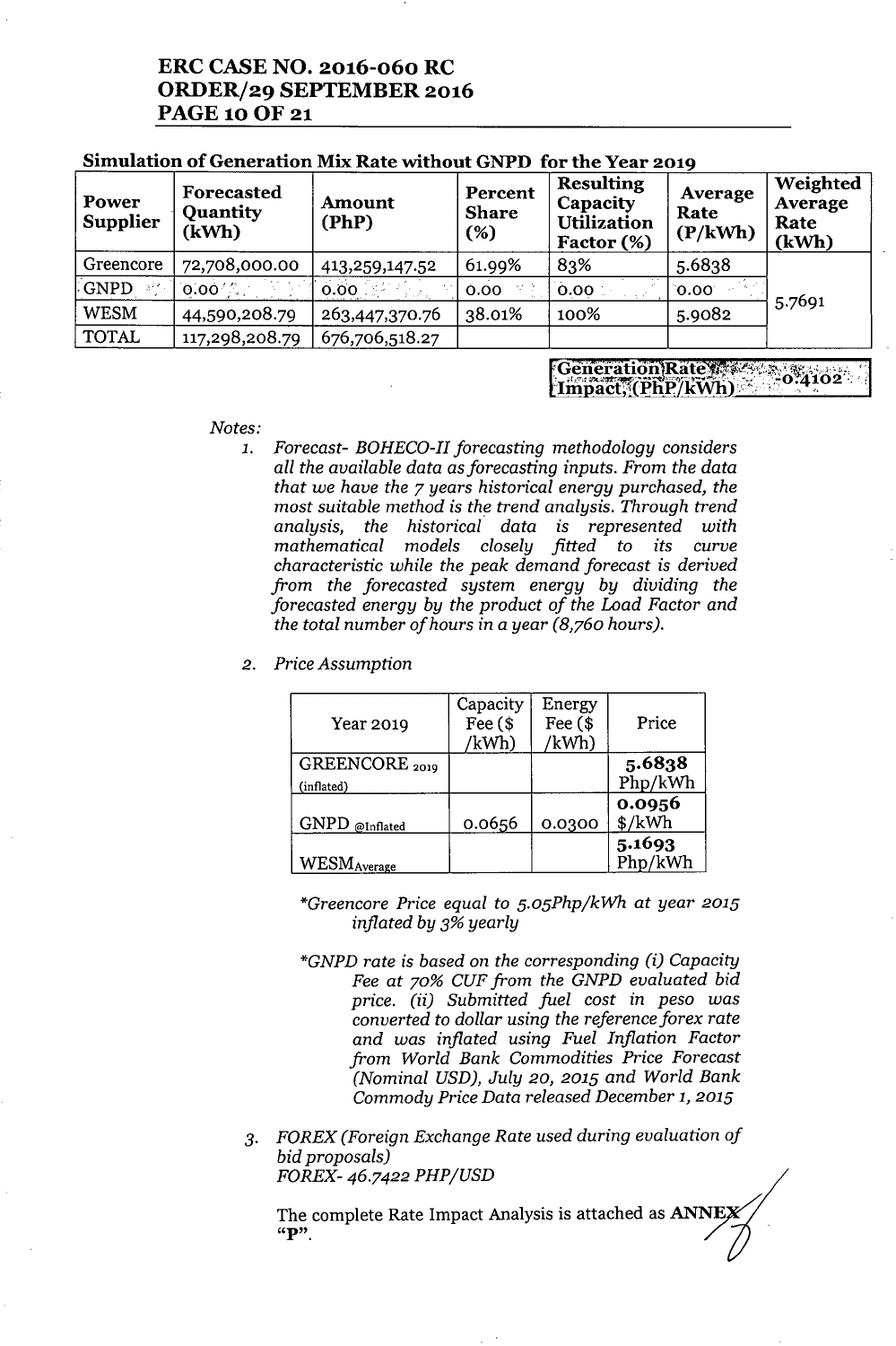## **ERC CASE NO. 2016-060 RC ORDER/29 SEPTEMBER 2016 PAGE 11 OF 21**

27. In compliance with Rule 20 of ERC Rules of Practice and *Procedure* relative to the submission of supporting documents and information for the approval of the PPSA and the rate structure embodied therein, Applicants BOHECO II and GNPD attach the following documents to form integral parts hereof:

| <b>ANNEX</b>          | <b>DOCUMENT</b>                                                                            |
|-----------------------|--------------------------------------------------------------------------------------------|
| "O"                   | <b>Executive Summary of the PPSA</b>                                                       |
| "R"                   | Breakdown of the Contract Price and Sample Calculation                                     |
| $\overline{``S"}$     | GNPD's Financial Assumptions including Project Cost, Sources of                            |
|                       | Financing, Debt-Equity Ratio, WACC computation, and Projected                              |
|                       | <b>Equity IRR</b>                                                                          |
| $\overline{r}$        | Breakdown of Costs including Engineering, Procurement and                                  |
|                       | Construction (EPC) Costs, Operations and Maintenance (O&M)                                 |
| "U"                   | Costs, and Projected Fuel Costs                                                            |
| $"U-1"$               | Projected Balance Sheet, Income Statement, Revenue and Cash Flow                           |
| $\mathbf{w}$          | Compact Disc containing a soft copy of Annexes "S" to "U"<br>Details of Fuel Procurement   |
| $"V-1"$               | Sworn Statement - Coal Procurement Process                                                 |
| $\sqrt[4]{w^2}$       | GNPD's Audited Financial Statement for 2014                                                |
| "X"                   | GNPD's Transmission Plan for the Project                                                   |
| $\sqrt{\mathbf{Y}^2}$ | Certificate of Endorsement from DOE that the Project is included in                        |
|                       | the DOE's Power Development Plan                                                           |
| $"Y-1"$               | Environmental Certificate of Compliance from DENR                                          |
| "Z"                   | BOHECO II's Distribution Development Plan (DDP)                                            |
| "AA"                  | BOHECO II's Actual and Forecasted Energy and Demand                                        |
| "BB"                  | BOHECO II's Average Daily Load Curve                                                       |
| $C^*CC$               | BOHECO II's Board Resolution authorizing the approval and signing                          |
|                       | of the PPSA, authorizing its Board President, Virginia Itim and                            |
|                       | General Manager, Eugenio R. Tan, to sign the PPSA on behalf of                             |
|                       | BOHECO II, and the filing of the Application with the ERC for the                          |
|                       | approval of the PPSA                                                                       |
| " $DD"$               | BOHECO II's Secretary's Certificate attesting to the resolution of its                     |
|                       | Board of Directors authorizing its General Manager, Eugenio R. Tan,                        |
|                       | to jointly file with the ERC the Application for the approval of the                       |
|                       | PPSA between BOHECO II and GNPD, and designating Engr.<br>Vicente T. Ocmeja Jr. as witness |
| "EE"                  | GNPD's General Partner's Certificate attesting to the resolution of                        |
|                       | the Partners to execute the subject PPSA with BOHECO II and                                |
|                       | designating signatories thereto                                                            |
| "EE-1"                | GNPD's General Partner's Certificate attesting to the resolution of                        |
|                       | the Partners to file an application for the approval of the subject                        |
|                       | PPSA with the ERC and designating its authorized representatives                           |
|                       | and counsels                                                                               |

28. Applicants BOHECO II and GNPD are reserving their right to submit other documents, either in the course of the hearing or as may be required by this Honorable Commission. / *7f*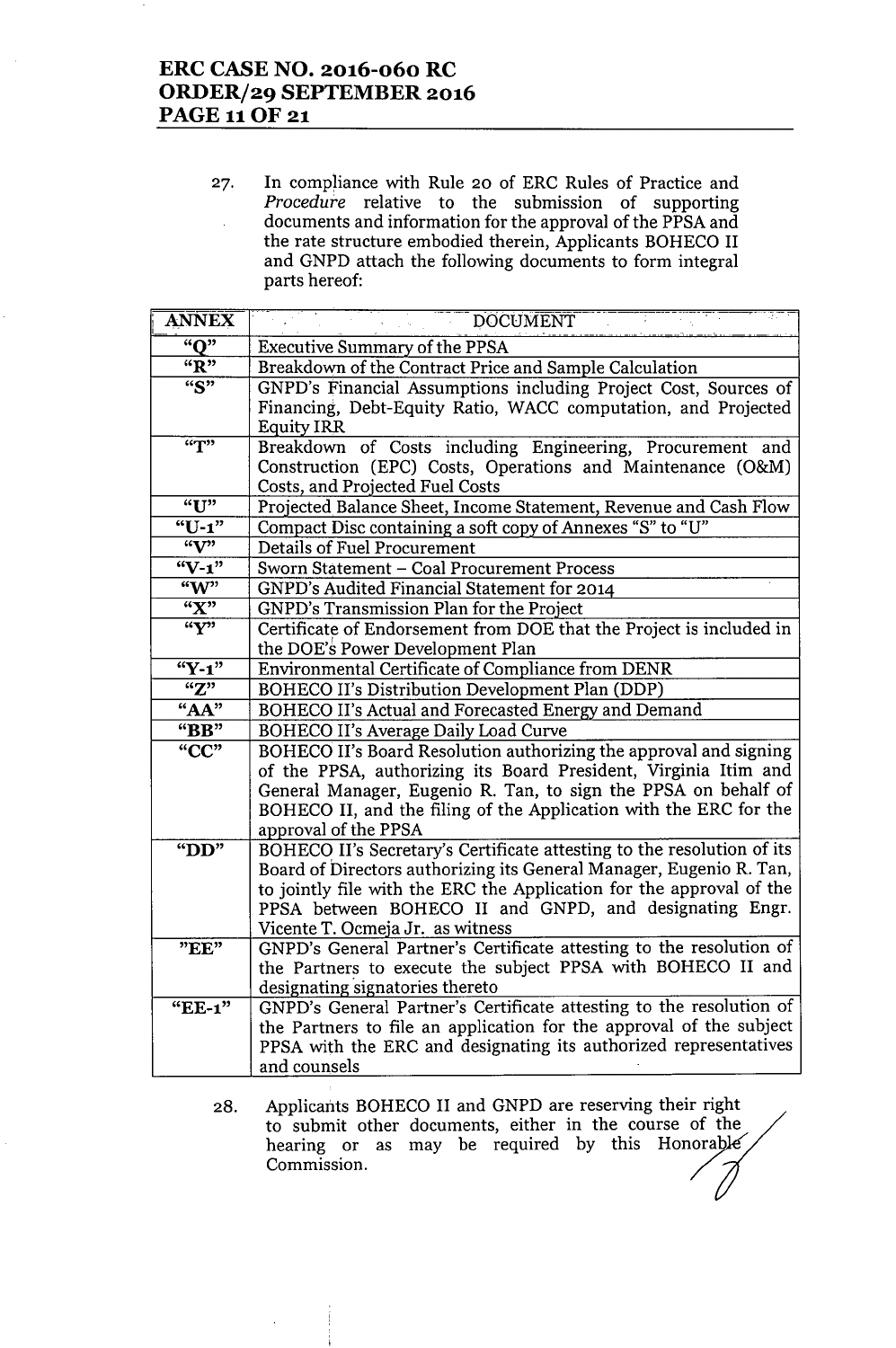I

I

#### IV. COMPLIANCE WITH PRE-FILING REQUIREMENTS

- 29. Applicants manifest compliance with the pre-filing requirements mandated under the *Implementing Rules and* .' *Regulations of the EPIRA* and *Rule* <sup>6</sup> *of the ERC Rules of Practice and Procedure*, to be established by the following:
	- a. Certifications acknowledging receipt of the *Application* with annexes to be issued by the Legislative Bodies of Pasig City, Municipality of Jagna, and the Province of Bohol, to be appended as **Annexes "FF", "GG"** and "HH", respectively;
	- b. Notarized Affidavit of Publication stating that the *Application* was published in a newspaper of general circulation within BOHECO II's Franchise Area, to be appended herein as **Annex "II"**; and
	- c. Complete newspaper issue where the *Application* was published, to be appended herein as Annex "11-1", and the relevant page thereof where the *Application* appears, as **Annex "II-2"**.

### V. MOTION FOR CONFIDENTIAL TREATMENT OF ANNEXES "H" to "J" and "S" to "V"

- 30. Under *Rule* 4 *of the ERC Rules of Practice and Procedure,* a party to any proceeding before the Honorable Commission may request that certain information not be disclosed and be treated as confidential, by describing with particularity the information to be treated as confidential, specifying the ground :for the claim of confidential treatment of the information and, if applicable, specifying the period during which the information must not be disclosed.
- 31. Applicant BOHECO II humbly requests for the confidential treatment of Annexes "H" to "J" hereof, consisting of the tender documents. These annexes show the individual offers of the bidders which participated in the lBP JCPSP, as well as the results of the evaluation. The 1BP ECs, BOHECO II included, are bound by their undertaking to secure and keep in confidence the offers and the proposed terms of supply, so as not to prejudice or pre-empt any future CSPs in which these bidders will participate. Otherwise, BOHECO II and the rest of the lBP EC's may be held liable for damages for breach of confidentiality, and eventually, risk their good relations with the suppliers concerned.
- 32. Similarly, Applicant GNPD respectfully moves for the confidential treatment of **Annexes "S" to "V"** hereof. These annexes, exclusively owned by Applicant GNPD, contain information which are considered part of its business and trade secrets. As such, GNPD has the sole proprietary interest and will be unduly prejudiced should they b disclosed to the public.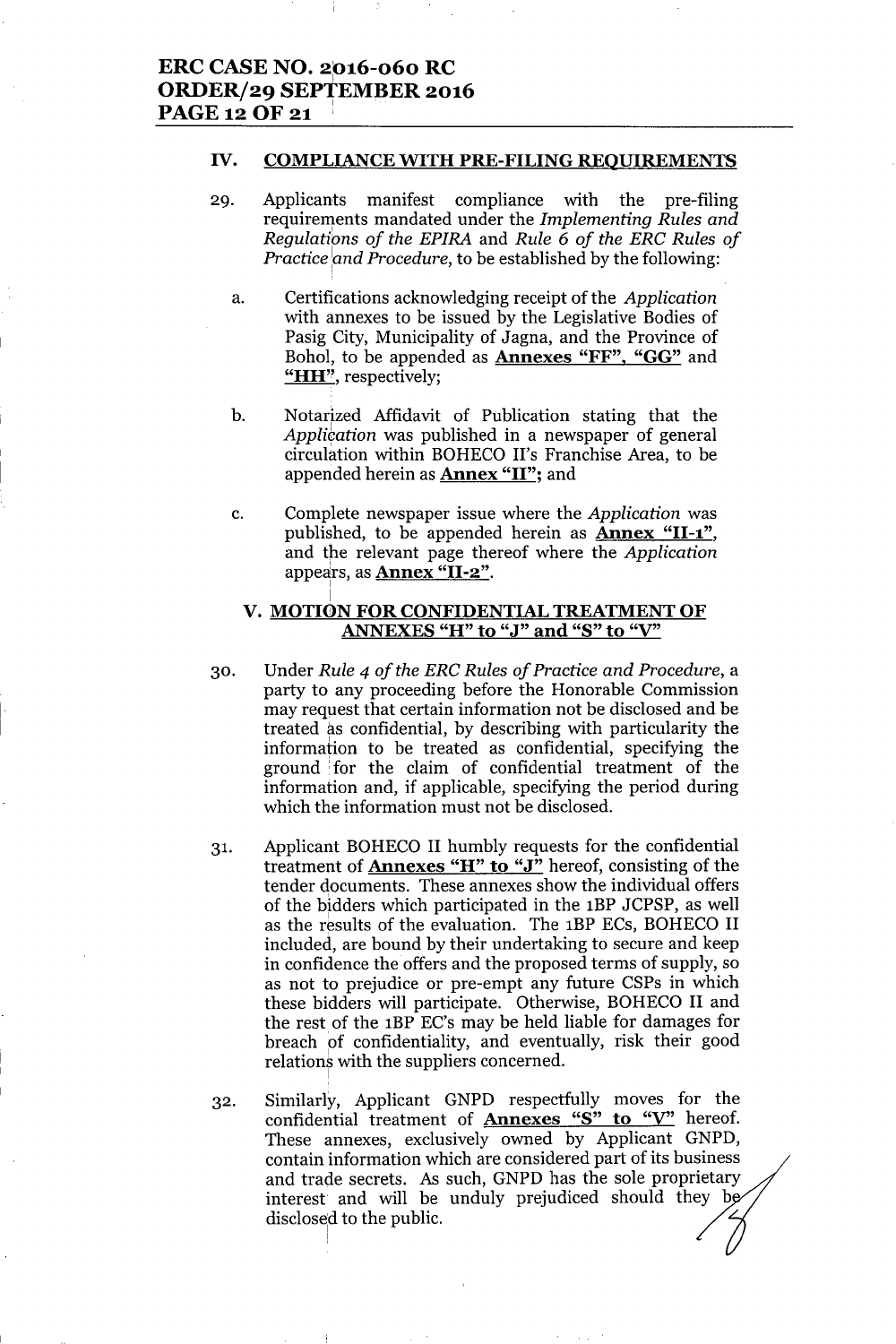## **ERC CASE NO. 2016"060 RC ORDER/29 SEPTEMBER 2016 PAGE130F21**

- 33. These annexes contain numbers, data, formula, methodology, and calculations involving valuable and ÷ sensitive commercial, financial information reflecting GNPD's business operations and financial trade secrets. Therefore, GNPD's confidential, proprietary, and private information included in the aforesaid annexes should be protected from public dissemination. Otherwise, such information can be illegally and unfairly utilized by business competitors who may use the same for their own private gain and to the irreparable prejudice of GNPD. Negotiations with prospective customers may also be affected.
- 34. The information contained in **Annexes** "S" **to** "V", constitute "trade secrets", for which GNPD has actual and valuable proprietary interest. As explained by the Supreme Court, a trade secret may consist of any formula, pattern, device, dr compilation of information that is used in one's business land gives the employer an opportunity to obtain an advantage over competitors who do not possess the information<sup>4</sup>. It is indubitable that trade secrets constitute proprietary rights and jurisprudence has consistently acknowledged the private character of trade secrets5. Further, as ruled in *Garcia vs. Board of Investments6,* trade secrets and confidential, commercial and financial information are *exempt* from public scrutiny.
- 35. Accordingly, it is respectfully submitted that **Annexes** "H" **to** "J" **and** "S" **to** "V" must be accorded confidential treatment. As such, they are to be used *exclusively* by the Honorable Commission and for the *sale* purpose of evaluating this *Application,* thereby protecting these data from unnecessary public disclosure.
- In accordance with *Section l(b), Rule* 4 *of the ERC Rules of* 36. *Practice and Procedure,* Applicants BOHECO II and GNPD submit one (1) copy each of **Annexes** "H" **to** "J" **and** "S" **to** "V" in a sealed envelope, with the envelope and each page of the documents stamped with the word *"Confidential".*

### **VI. PRAYERFOR PROVISIONALAUTHORITY**

I

- 37. All the foregoing allegations are re-pleaded by reference in support !of herein *Prayer* for the issuance of Provisional Authority to implement the subject PPSA.
- 38. BOHECO II and GNPD pray for the issuance of a Provisional Authority or interim relief prior to final decision pursuant to *Rule* 14 of the *ERC Rules of Practice and Procedure,* to wit:

*<sup>5</sup> Ibid.,*

<sup>4</sup> Air Philippines Corporation *vs. Pennswell Inc.*, G.R. No. 172835, December 13, 2007,

<sup>6 177</sup> SCRA 374 (1989).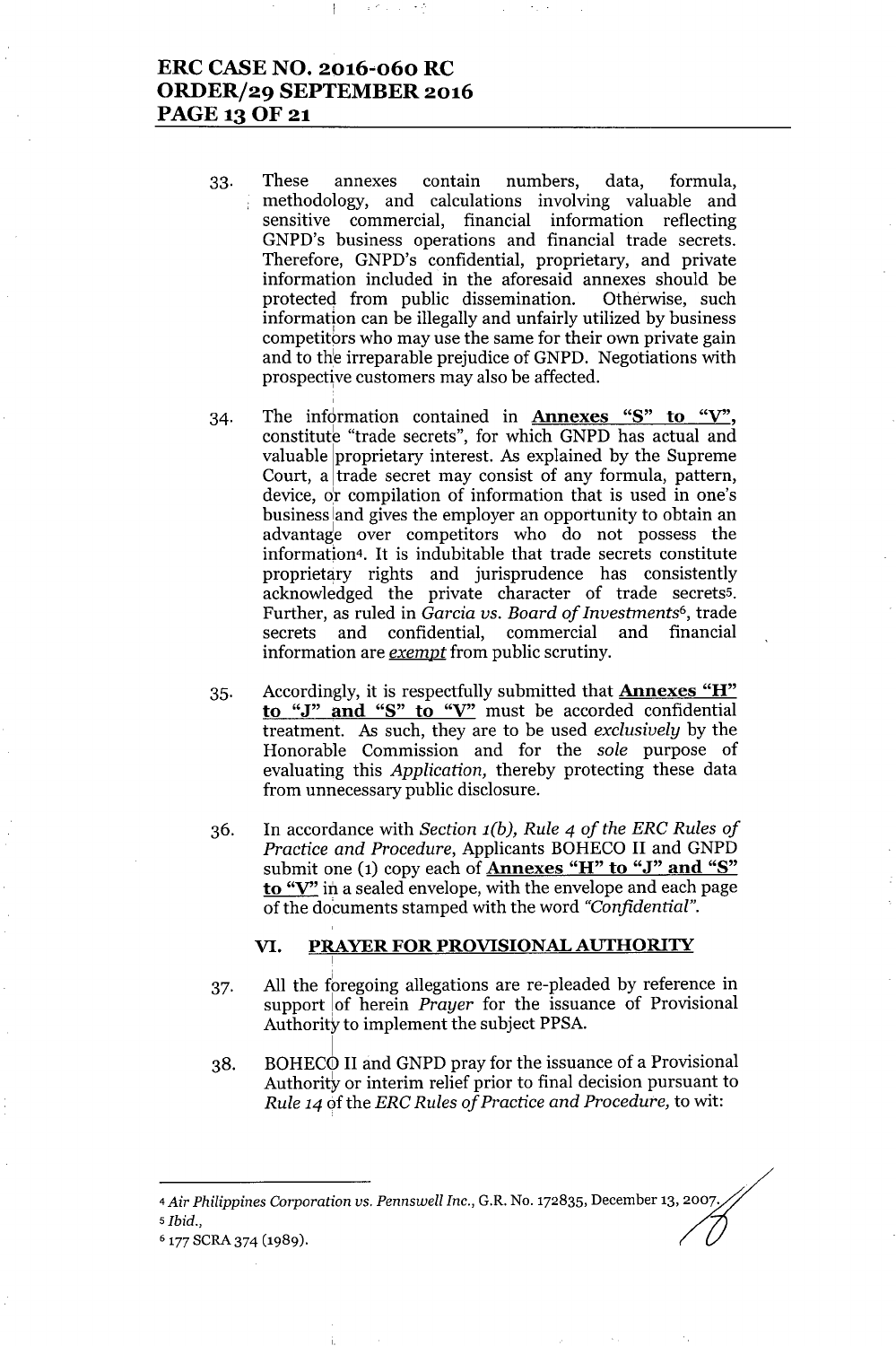### **ERC CASE NO. 2016-060 RC** <sup>I</sup> **ORDER/29 SEPTEMBER 2016 PAGE140F21 <sup>I</sup>**

*"Section* <sup>1</sup>3. *Action* on *the Motion. -* Mo *tions for provisional authoritY* or *interim relief may be acted upon with* or *without* hi*earing. The Commission shall act* on *the motion* on *the basis of the allegations of the application* or *petition and supporting documents and other evidences that applicant* or *petiti6ner has submitted and the comments* or *opposition filed by dny interested person, if there be any."*

- 39. Worthy of note is that based on the Department of Energy's (DOE) 2615-2030 Luzon and Visayas Grids Supply-Demand Outlook, Luzon's peak demand in 2015 is  $8.974MW$  with an Annual Average Growth Rate (AAGR) of 4.85% while Visayas' Peak Demand is  $1,847MW$  with AAGR of  $3.4\%$ . Therefore, Luzon's peak demand is expected to increase to 11,347MW in 2020, and to 18, 264MW by the year 2030 and for Visayas,  $2,042MW$  in 2020 and  $3,025MW$  in 2030. This electricity demand growth has led to DOE's call for planning and investments in the power sector.
- 40. The continuous addition of supply shall help keep stable power supply for the increasing demand and low and stable cost of power available at the WESM and for the end-users.
- 41. Contributing to the Luzon and Visayas Grid's demand growth is BOHECO II's peak load demand which increases at a rate of  $\frac{1}{2}$  % per year. By 2019, it is projected that BOHECO II's existing power suppliers will not be able to meet the power needs of its member consumers, which is expected to have increased to 22.317 MW.
- 42. Thus, the PPSA with GNPD is crucial for BOHECO II to guarantee that its forward power needs are satisfied, without compromising the reasonableness of the generation rate to be passed on to its member-consumers.
- 43. While target delivery of power under the terms and conditions of the PPSA is still expected to commence by contract year 2019, Applicants, nonetheless, shall begin at the earliest opportune time their compliance with all financial and regulatory requirements and processes leading up to the timely completion of GNPD's facility.
- 44. It is also worthy to note that part of the funds needed to construct GNPD's facility will be sourced from loans coming from banks/financial institutions. The Honorable Commission's provisional approval of the instant *Application* is a vital requirement for the release of the loan proceeds. Hence, a timely compliance with the requirements of the fihancial agreements ensures stable source of funds and timely construction of the generation facility, and the implementation of the PPSA as contemplated by the Applicants.
- 45. With continuous financing, the timely implementation of the project shall be assured, to the full benefit of BOHECO II an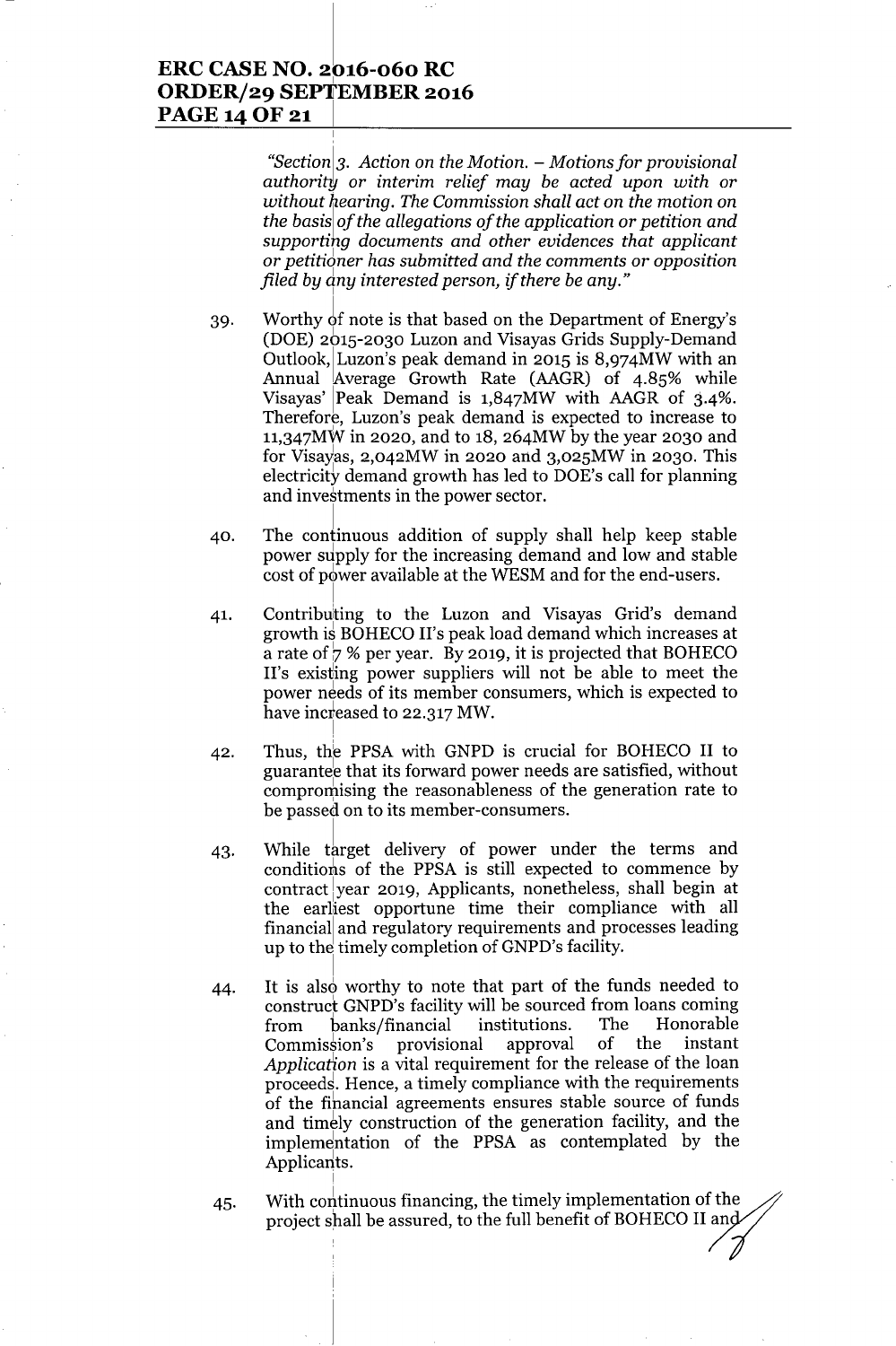## ERCCASENO. 2616-060 RC ORDER/29 SEPTEMBER 2016 PAGE 15 OF 21

the Luzon and Visayas' Grids. Otherwise, any delay in the implementation of the project shall be detrimental to the grid as BOHECO II needs additional capacity for the growing demand and expose BOHECO II to supply risk and unstable market prices in the future.

- 46. To emphasize the necessity of a provisional approval of herein *Application,* a Judicial Affidavit to support the prayer for provisional authority will be attached herewith to form an integral part hereof as **Annex "JJ".**
- 47. In recognition of the fact that a substantial amount of time is customarily needed to evaluate the documents submitted to support the approval of herein *Application*, Applicants BOHECO II and GNPD seek the kind consideration of the Honorable Commission to approve the instant *Application,* immediately, albeit, provisionally.

#### PRAYER

WHEREfORE, premises considered, it is most respectfully prayed of the Honorable Commission that (i) all information set forth in **Annexes** "H" to "J" and "S" to "V" to the instant *Application* be treated as confidential; (ii) pending hearing on the merits, a Provisional Authority be DULY ISSUEO authorizing the immediate implementation of the subject Power Purchase and Sale Agreement (PPSA) between Applicants BOHECO II and GNPD, including the rate structure therein, as applied; and (iii) that after due notice and hearing, the instant *Application,* the *Power Purchase and Sale Agreement* and the rate structure contained therein be DULYAPPROVED.

Further, in the event that a Final Authority shall be issued after GNPD starts actual delivery of power to BOHECO II under the terms of the subject PPSA, said Final Authority be retroactively applied to the date of such actual delivery.

Other reliefs as may be just and equitable under the premises are, likewise, most respectfully prayed for.

Finding the said Application sufficient in form and substance with the required fees having been paid, the same is hereby set for determination of compliance with the jurisdictional requirements, Expository Presentation, Pre-trial Conference, and presentation of evidence on **03 November 2016 (Thursday)** at ten o'clock in the morning  $(10:00 \text{ A.M.})$  at BOHECO II's Main Office in Cantagay, Jagna, Bohol.

BOHECO IIi and GNPD are hereby directed to cause the publication of the attached Notice of Public Hearing in two (2) newspapers of general circulation in the Philippines at their own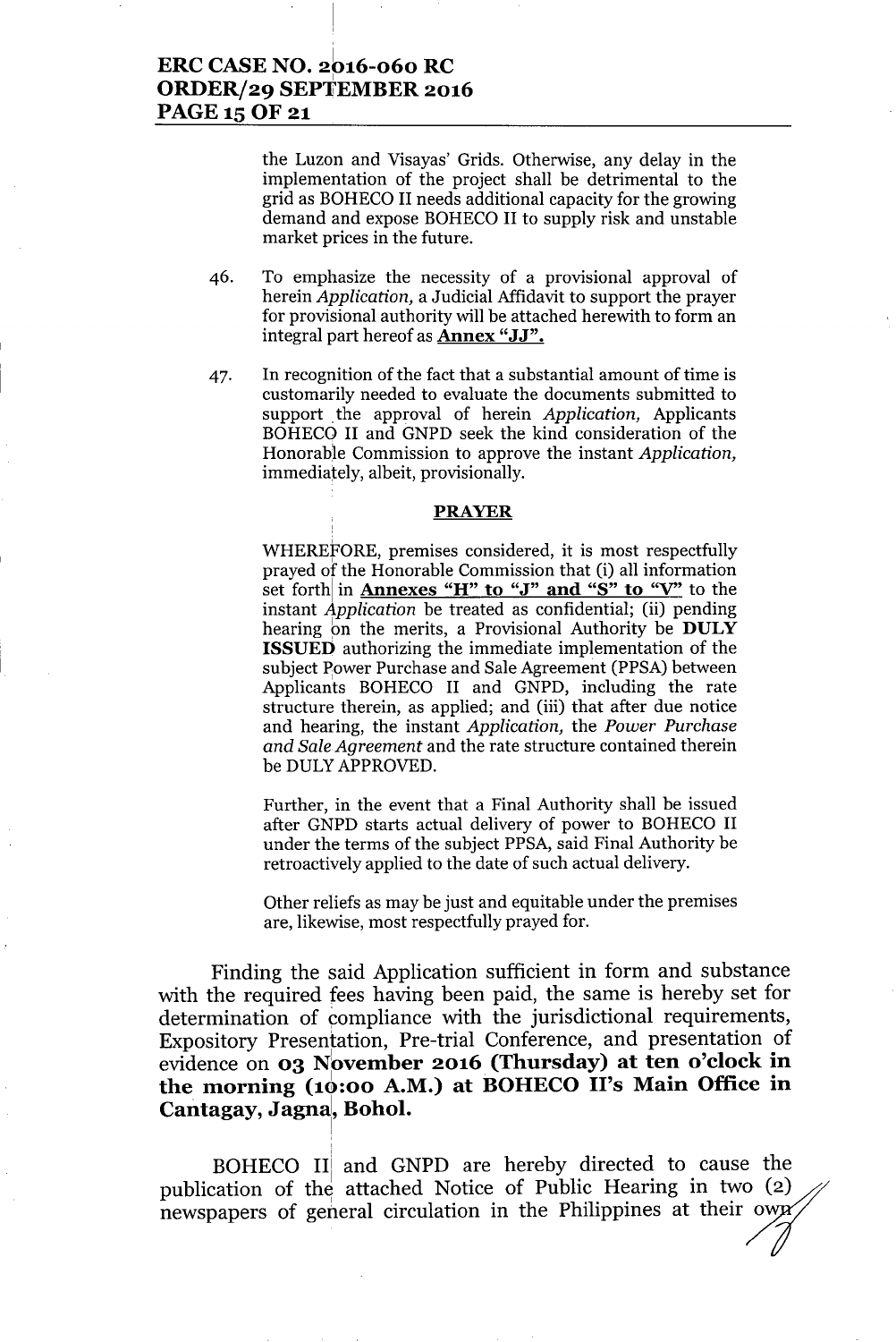## **ERC CASE NO.** 2~)16-060**RC ORDER/29 SEPTEMBER 2016** PAGE 16 OF 21

,

expense, twice (2X) within two (2) successive weeks, the dates of publication not being less than seven (7) days apart, with the date of last publication made not later than ten (10) days before the date of the scheduled initial hearing. They are also directed to inform the consumers within the franchise area of BOHECO II, by any other means available and appropriate, of the filing of the instant Application, its reasons therefor, and of the scheduled hearing thereon.

Let copies of the Application, this Order and the attached Notice of Public Hearing be furnished the Office of the Solicitor General (OSG), the Commission on Audit (COA), and the Committees on Energy of both Houses of Congress. They are hereby requested, if they so desire, to send their duly authorized representatives at the scheduled hearing. !

Likewise, let copies of this Order and the attached Notice of Public Hearing be furnished the Offices of the Provincial Governors, the City and Municipal Mayors, and the Local Government Unit (LGU) Legislative Bodies within BOHECO II's franchise area for the appropriate posting thereof on their respective bulletin boards.

BOHECO II and GNPD are hereby directed to furnish all those making requests therefor with copies of the Application and its attachments, subject to reimbursement of reasonable photocopying costs.

On the date of the initial hearing and Pre-trial Conference, BOHECO II and GNPD must submit to the Commission their written Compliance with the jurisdictional requirements attaching therewith, methodically arranged and duly marked, the evidence of the actual posting and publication of the Notice of Public Hearing consisting of certifications issued to that effect, signed by the aforementioned Governors, Mayors, and LGU Legislative Bodies, or their duly authorized representatives, bearing the seals of their offices, and the affidavit of the Editors or Business Managers of the newspapers where said Notice of Public Hearing were published, together with the complete issues of the said newspapers, and such other proofs of compliance with the requirements of the Commission.

BOHECO II, GNPD, and all interested parties are directed to submit, at least five (5) days before the date of initial hearing and Pretrial Conference, their respective Pre-trial Briefs containing, amo others: 1)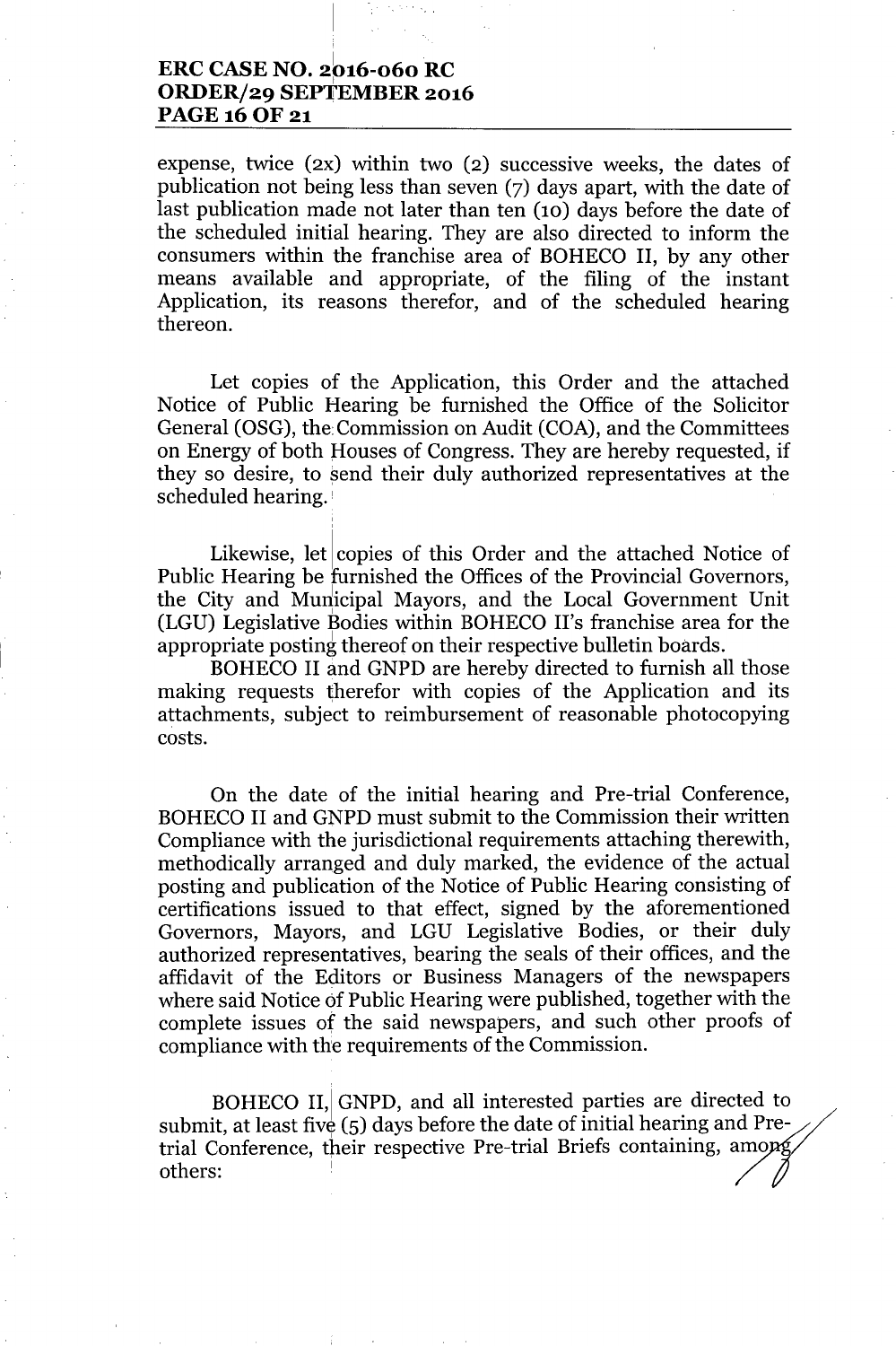- a) A summary of admitted facts and proposed stipulation of facts;
- b) The issues to be tried or resolved;
- c) The documents or exhibits to be presented, stating the purposes and proposed markings therefore; and
- d) The number and names of the witnesses, with their written testimonies in an individual affidavit form, to be attached to the Pre-trial Brief.

Failure of BOHECO II and GNPD to submit the required Pretrial Brief and Judicial Affidavits of their witnesses within the prescribed period shall be a ground for cancellation of the scheduled hearing, and the resetting of which shall be six (6) months from said date of cancellation.

As part of the Pre-trial Conference, BOHECO II and GNPD must also be prepared to make an Expository Presentation of their Application, aided by whatever communication medium they may deem appropriate for the purpose, in order to put in plain words and explain, for the benefit of the consumers and other concerned parties, what the Application is all about and the reasons and justifications being cited in support thereof.

### SO ORDERED.

Pasig City, 29 September 2016.

FOR AND BY AUTHORITY OF THE COMMISSION:

**-** JOSE VICENTE B. S. *Chairman and CEO*



 $\overline{M}$  and  $\overline{M}$ LS: JOBO V MI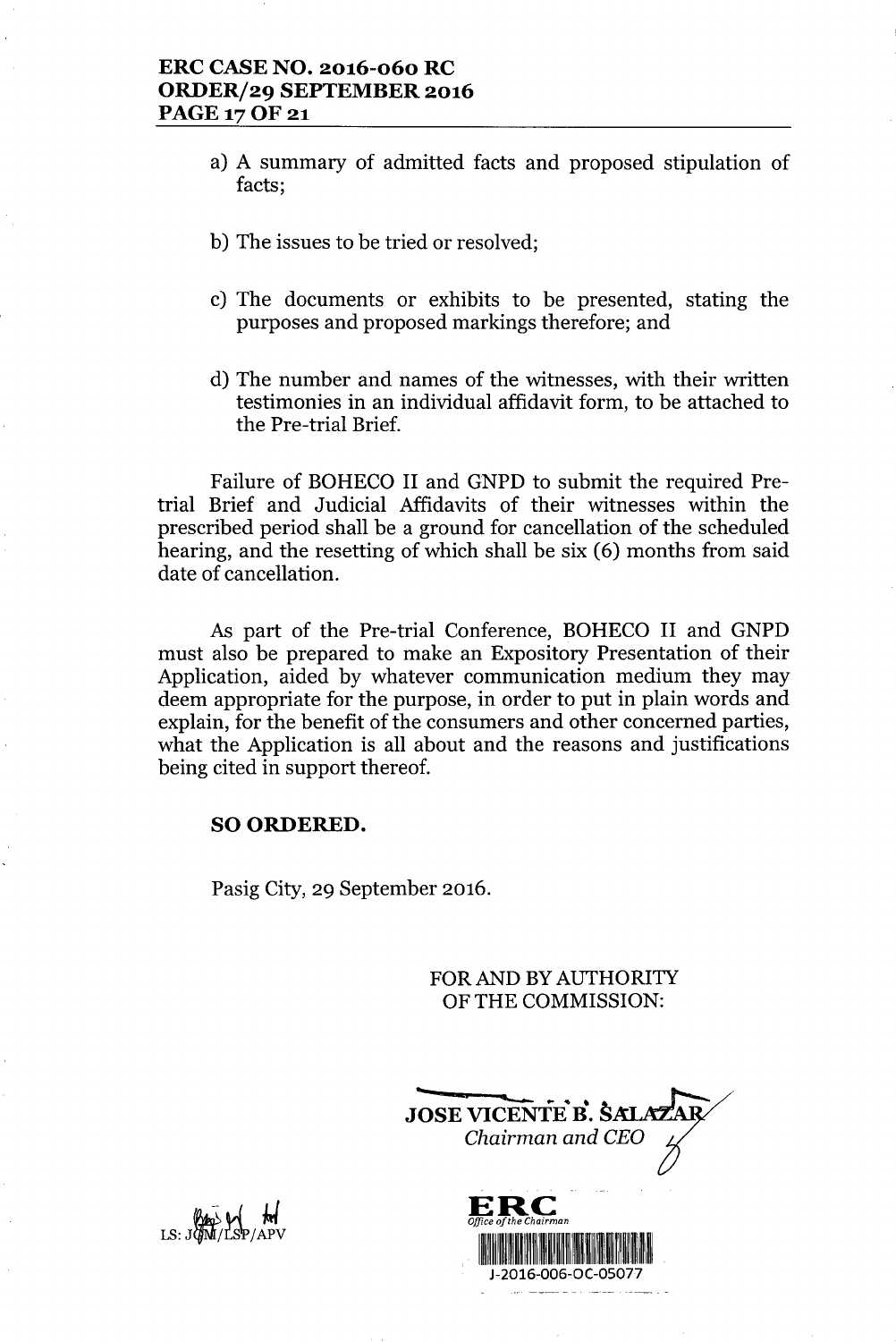## **ERC CASE NO. 2016-060 RC ORDER/29 SEPTEMBER 2016 PAGE180F21**

### **Copy furnished:**

- 1. **Atty. Lourdy D. Torres and Atty. Franchesca T. Ovalles** *Counselsfor Applicant GNPOWER* 28th Floor, The Orient Square Building Don Francisco Ortigas, Jr. Road Ortigas Center, Pasig City
- 2. **Atty. Maria Concepcion O. Ojeda and Atty. Shirley Menciano Olaguer-Obenza** *Counselfor Applicant BOHECO II* J.P. Rizal, Marikina City
- 3. **Bohol II Electric Cooperative, Inc. (BOHECO II)** Jagna, Bohol
- 4. **Office of the Solicitor General** 134 Amorsolo Street, Legaspi Village Makati City, Metro Manila
- 5. **Commission on Audit** Commonwealth Avenue Quezon City, Metro Manila
- 6. **Senate Committee on Energy** GSIS Building, Roxas Boulevard Pasay City, Metro Manila
- 7. **House Committee on Energy** Batasan Hills Quezon City, Metro Manila
- 8. **President Philippine Chamber of Commerce and Industry (PCCI)** McKinley Hill, Fort Bonifacio Taguig
- 9. **Office** of the **Provincial Governor** Province of Bohol
- 10. **Office of the LGU Legislative Body** Province of Bohol
- 11. **Office** of the **City Mayor** City of Pasig
- 12. **Office** of the **LGU Legislative Body** City of Pasig
- 13. **Office** of the **Municipal Mayor** Alicia, Bohol
- 14. **Office of the LGU Legislative Body** Alicia, Bohol<br>**Office of the LGU Legislative Body**<br>Alicia, Bohol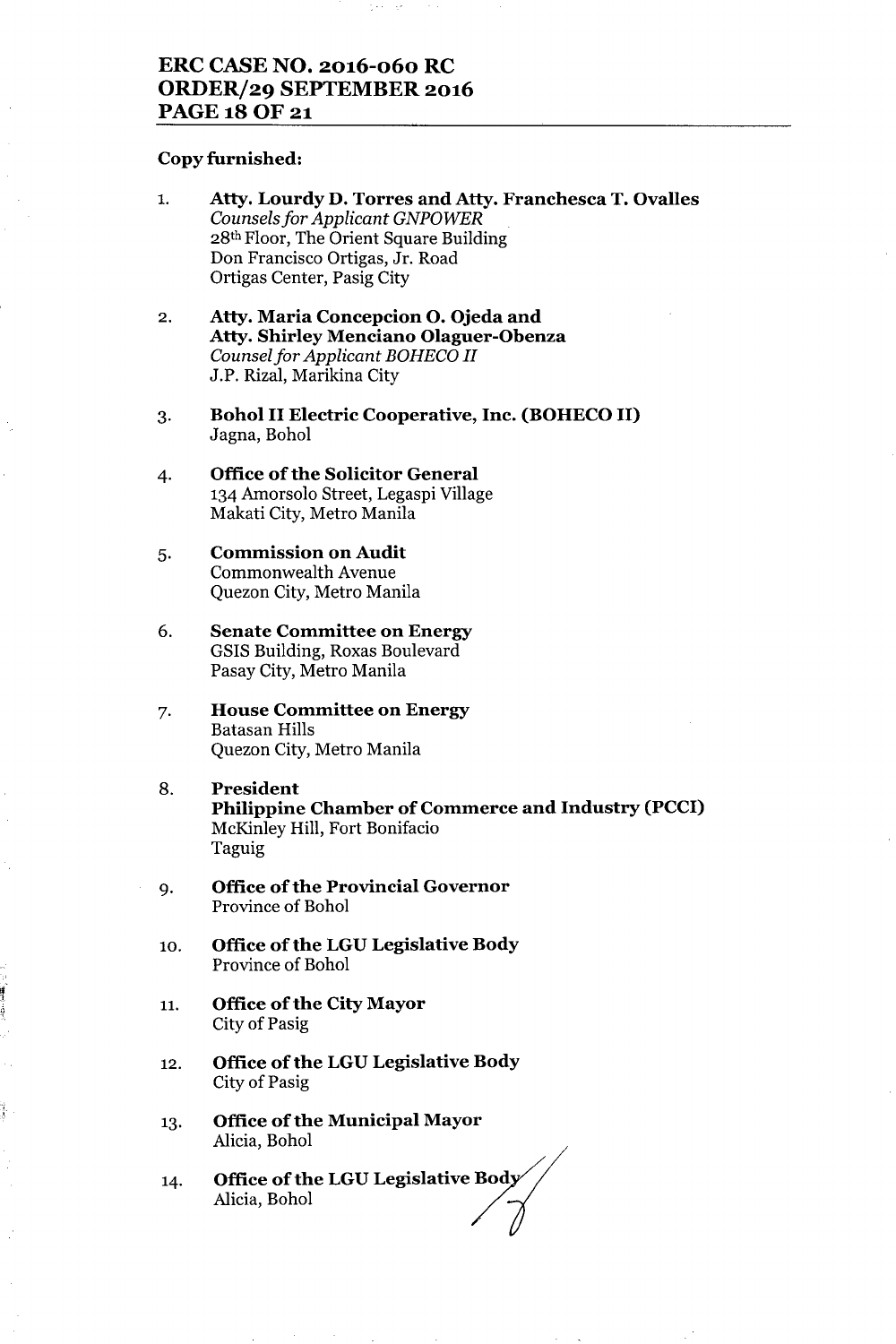## **ERC CASE NO. 2616-060 RC** <sup>I</sup> **ORDER/29 SEPTEMBER 2016 PAGE 19 OF 21** <sup>I</sup>

- 15. **Office of the Municipal Mayor** Anda, Bohol .
- 16. **Office** of the **IIGULegislative Body** Anda, Bohol
- 17. **Office** of the **Municipal Mayor** Bien Unido, Bohol
- 18. **Office** of the **LGU Legislative Body** Bien Unido, Bohol
- 19. **Office** of the **Municipal Mayor** Buenavista, Bohol
- 20. **Office** of the **LGU Legislative Body** Buenavista, Bohol
- 21. **Office** of the **Municipal Mayor** Candijay, Bohol
- 22. **Office** of the **LGU Legislative Body** Candijay, Bohol
- 23. **Office ofthe Municipal Mayor** Dagohoy, Bohol
- 24. **Office** of the **rlGU Legislative Body** Dagohoy, Bohol
- 25. **Office** of the Municipal Mayor Danao, Bohol
- 26. **Office ofthe LGU Legislative Body** Danao, Bohol
- 27. **Office** of the **Municipal Mayor** Duero, Bohol
- 28. **Office ofthe LGU Legislative Body** Duero, Bohol
- 29. **Office ofthe Municipal Mayor** Garcia Hernandez, Bohol
- 30. **Office** of the **LGU Legislative Body** Garcia Hernandez, Bohol
- 31. **Office ofthe Municipal Mayor** Guindulman, Bohol
- 32. **Office of the LGU Legislative Body**<br>Guindulman, Bohol */* /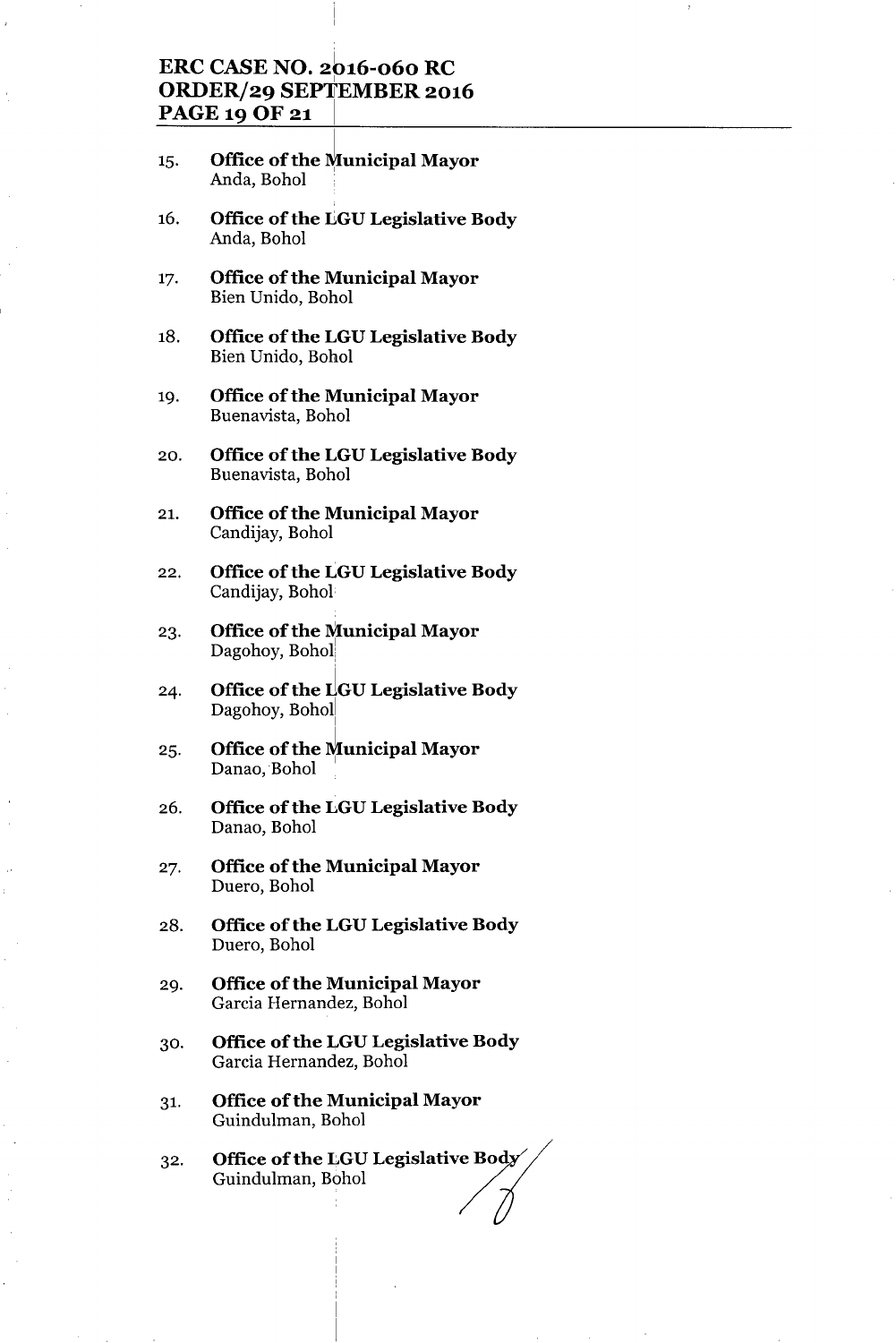## **ERC CASENO. 2016-060 RC ORDER/29 SEPTEMBER 2016 PAGE200F21**

- 33. **Office** of the **Municipal Mayor** Jagna, Bohol
- 34. **Office ofthe LGU Legislative Body** Jagna, Bohol
- 35. **Office** of the **Municipal Mayor** Getafe, Bohol
- 36. **Office of the LGU Legislative Body** Getafe, Bohol
- 37. **Office** of the **Municipal Mayor** Mabini, Bohol
- 38. **Office** of the **LGU Legislative Body** Mabini, Bohol
- 39. **Office ofthe Municipal Mayor** Pilar, Bohol
- 40. **Office** of the **LGU Legislative Body** Pilar, Bohol
- 41. **Office of the Municipal Mayor** Carlos P. Garcia, Bohol
- 42. **Office** of the **LGU Legislative Body** Carlos P. Garcia, Bohol
- 43. **Office** of the **Municipal Mayor** San Miguel, Bohol
- 44. **Office ofthe LGU Legislative Body** San Miguel, Bohol
- 45. **Office** of the **Municipal Mayor** Sierra Bullones, Bohol
- 46. **Office** of the **LGU Legislative Body** Sierra Bullones, Bohol
- 47. **Office ofthe Municipal Mayor** Talibon, Bohol
- 48. **Office of the LGU Legislative Body** Talibon, Bohol
- 49. **Office** of the **Municipal Mayor** Trinidad, Bohol
- $50.$  Office of the LGU Legislative Body Trinidad, Bohol